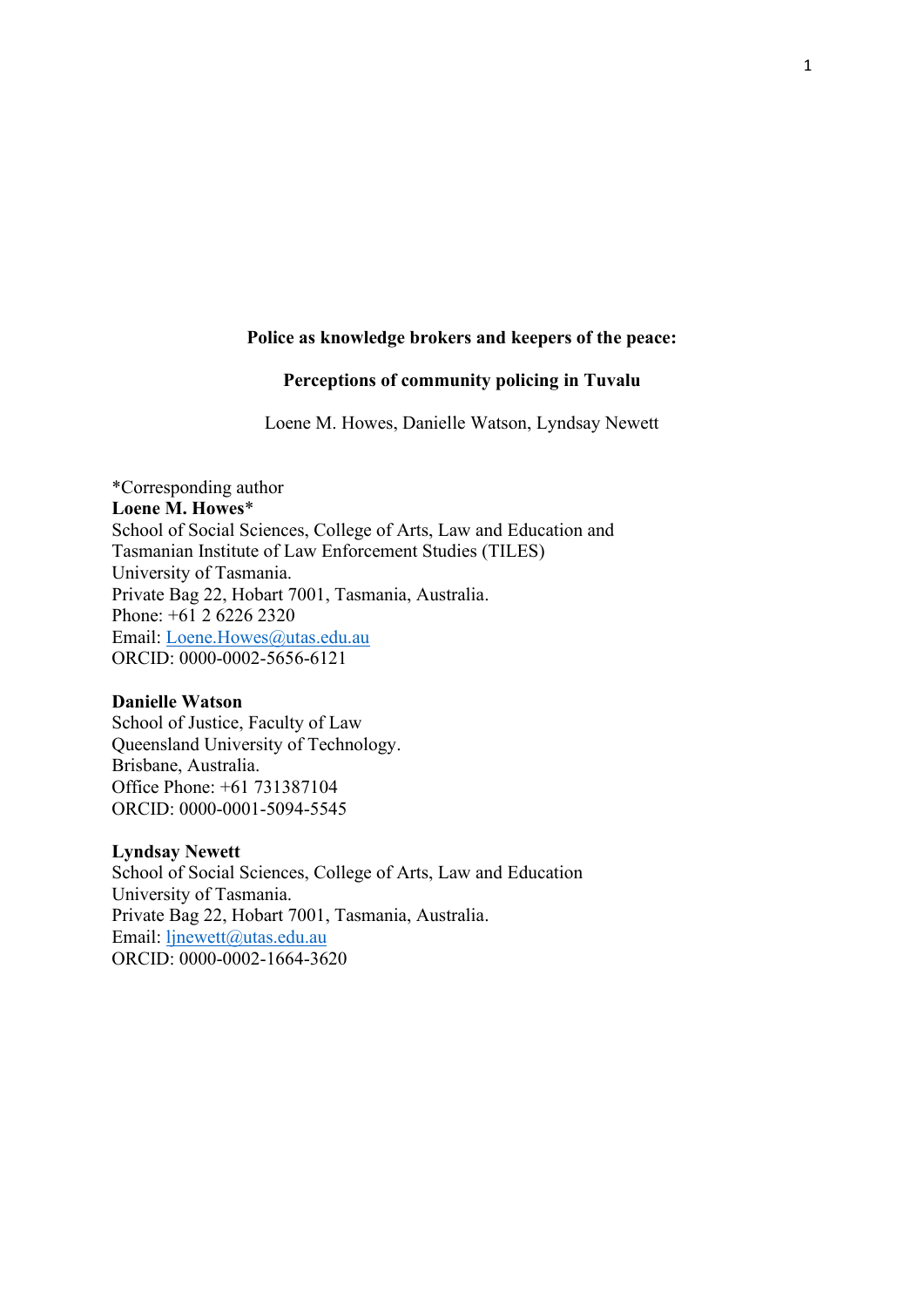# **Police as knowledge brokers and keepers of the peace: Perceptions of community policing in Tuvalu**

#### **Abstract**

Pacific Island Countries (PICs) face externally driven changes, including an international human rights agenda. Tuvalu was the first PIC to develop a National Action Plan on human rights, with a focus on improving the circumstances for women, children, and people with disabilities. Achieving these objectives requires a whole-of-government approach and a comprehensive process of community consultation. This study, undertaken at the request of the Tuvalu Police Service as part of a community consultation process, aimed to explore perceptions of policing. Interview participants ( $N = 79$ ) included community members ( $n =$ 63) and police officers ( $n = 16$ ). English translations of interview transcripts were systematically coded and analysed thematically. Alcohol misuse was identified as a central cause for concern associated with disharmony in families and communities. Community members recognised various resourcing constraints, but nevertheless expected a high standard of police service delivery. Reflecting a community policing ethos, both groups endorsed roles for police officers as knowledge brokers and keepers of the peace. Participants emphasised the need for police to work together with community leaders to find ways to bridge the gaps between the traditional and formal justice systems. Future research is needed to explore ways to better align the formal and traditional systems that contribute to progress on human rights.

**Keywords:** Pacific Island Countries, community policing, hybrid justice, human rights.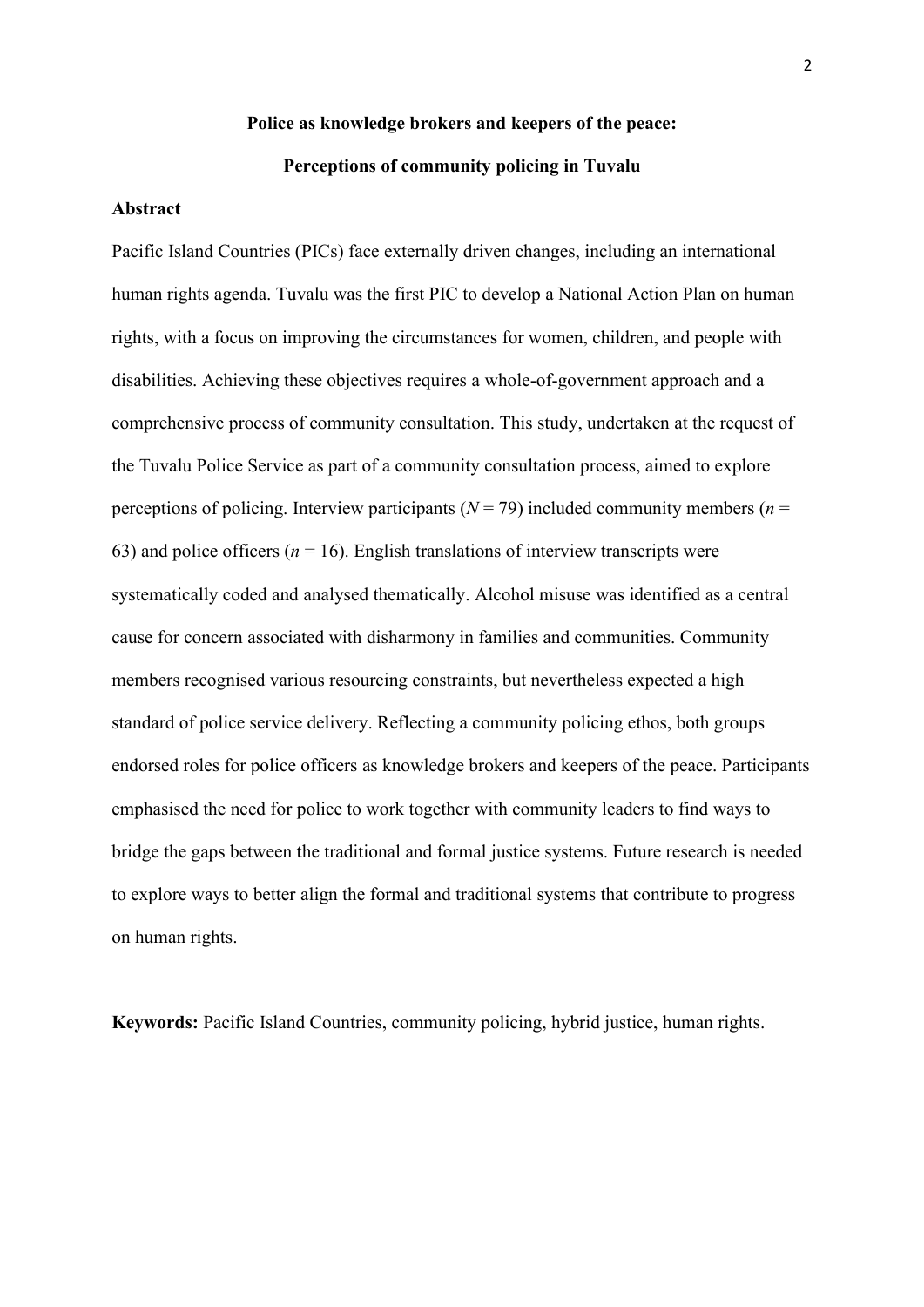# **Police as knowledge brokers and keepers of the peace: Perceptions of community policing in Tuvalu**

#### **Introduction**

The governments and policing organisations of Pacific Island Countries (PICs) face a range of shared geographical, historical, and political challenges. These challenges include providing police services in multi-island contexts that are spread over large geographical areas; navigating the complexities of traditional and formal justice systems that coexist as a legacy of colonial histories (George 2017); and relying on aid from development partners to meet national targets and international agendas (Lawson 2017, Newton 1998). Alongside these shared challenges, PICs have their own unique cultural contexts and local concerns. Diversity in PICs is reflected in sub-regional groupings of Melanesia, Micronesia, and Polynesia (Iati 2017, Lawson 2017), conflict-affected states and those with relative political stability (Dobell 2007), and larger and smaller island states (Oppong 2016). Much existing research on policing in the Pacific region focuses on conflict-affected states such as Papua New Guinea and Solomon Islands, where international police deployments have been involved in long-term policing development programs (see e.g., Harris and Goldsmith 2012). However, to better understand the unique challenges for policing in countries of the Pacific region, a need exists for research in a broader range of countries and contexts.

This article focuses on the specific case of Tuvalu, a small state, and low-lying, multiisland country. Like many Polynesian countries, Tuvalu has relative political stability, access to labour markets (e.g., through international seafaring roles and bilateral agreements with New Zealand and Australia), and a high degree of Polynesian ethnic homogeneity amongst inhabitants (Dobell 2007). Tuvalu was the first PIC to develop a *National Human Rights Action Plan 2016-2020* (Attorney General's Office of Tuvalu and Pacific Community 2016). Referred to as the National Action Plan, it aligns with *Te Kakeega III, National Strategy for*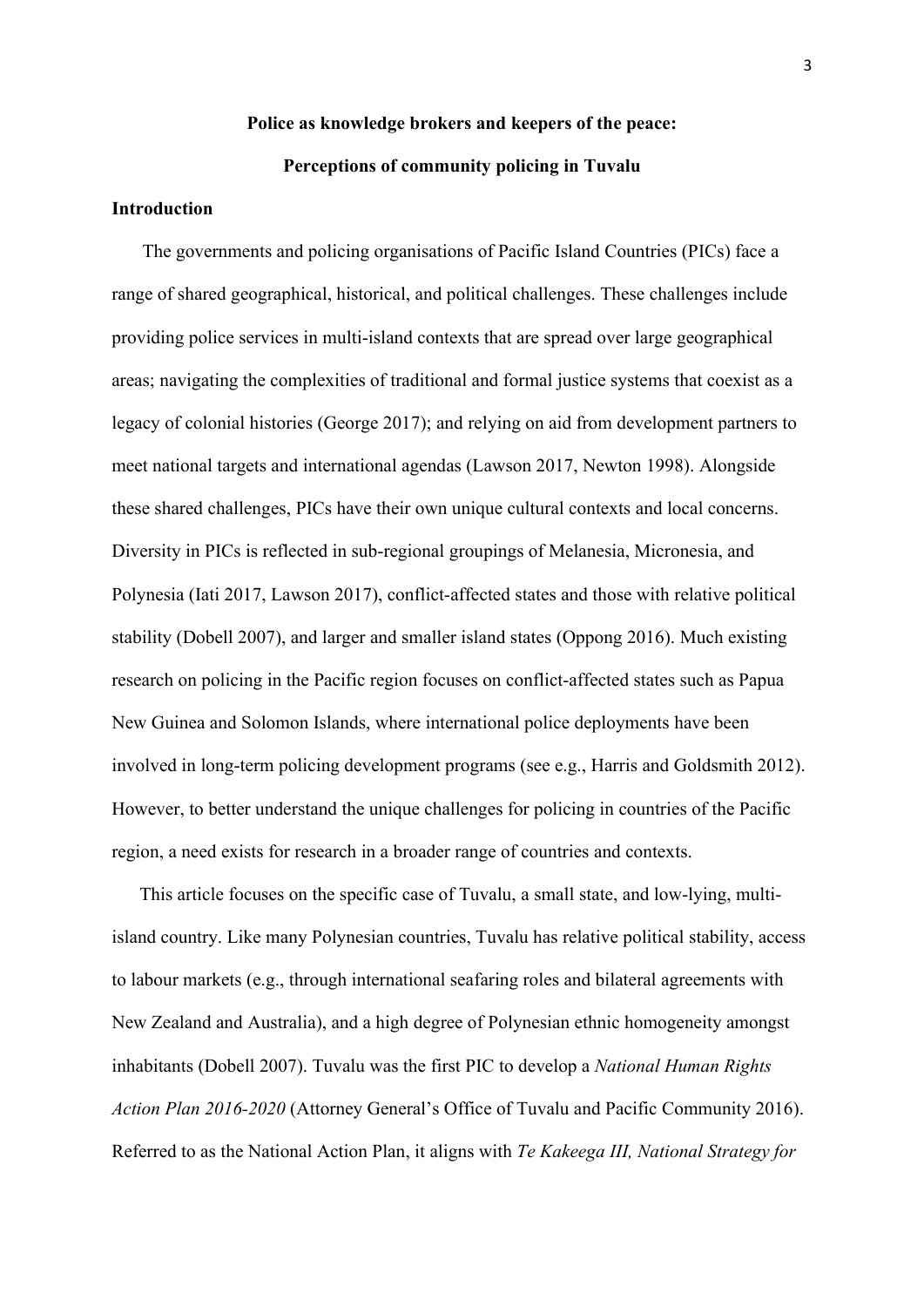*Sustainable Development 2016 to 2020* (Government of Tuvalu 2016) and the *United Nations 2030 Agenda for Sustainable Development* (United Nations 2015). The focus of the National Action Plan is improving human rights for women, children, and people with disabilities. It reflects a commitment to the associated treaties ratified by the Tuvaluan government. To achieve the goals that are set out in the National Action Plan, the Government emphasises the need for a whole-of-government approach, which explicitly includes policing and justice and working with development partners. For example, the Tuvalu Police Service is involved the Pacific Police Development Program – Regional (PPDP-R), a component of Australian Federal Police (AFP) international engagement (AFP 2017). It has also been involved in the Partnerships for Pacific Policing Program (3P) and the Pacific Prevention of Domestic Violence Program (PPDVP), which are affiliated with New Zealand Police (Allen & Clarke, 2017). The Government also emphasises consulting communities on a range of issues (Attorney General's Office and Pacific Community 2016).

In the policing context, community consultation is consistent with a community policing philosophy (Segrave and Ratcliffe 2004). While it has been argued that community policing means different things in different contexts (Fleming 2010), a consistent element is the use of community engagement strategies to identify problems and partnership approaches to solve them (Cordner 2014). Community policing ideally reflects an overarching framework for policing organisations. Under this framework, other approaches can be incorporated as needed (e.g., responsive policing practices during disasters and emergencies; Segrave and Ratcliffe 2004). Community policing in various forms has been applied in many places internationally. Yet arguably, it may be particularly applicable in small and regional communities (Putt 2010), including those in Pacific Island Countries such as Tuvalu (Newton 1998). However, successful implementation of community policing requires both community and organisational support (Putt 2010).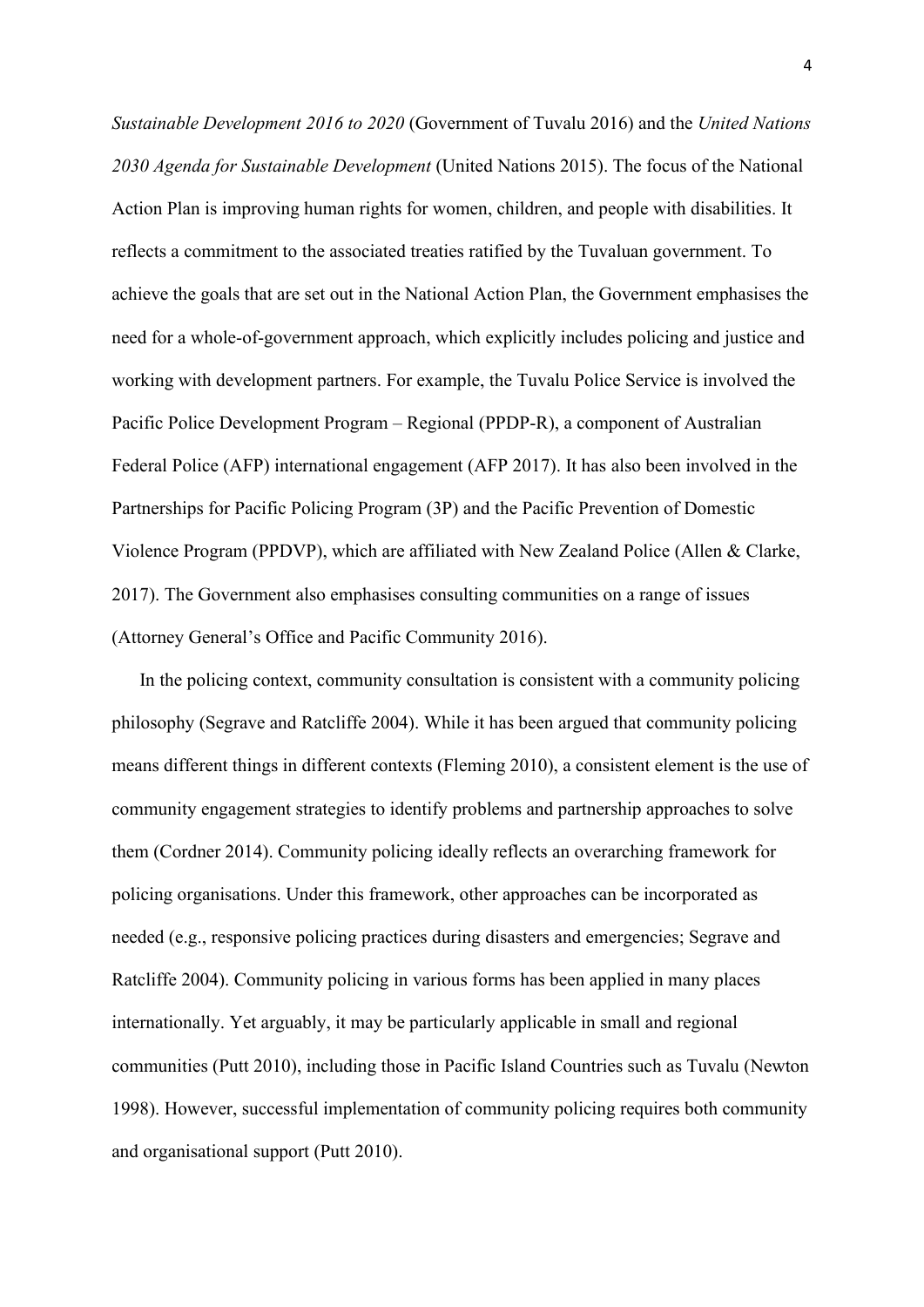In line with a community policing ethos, the Tuvalu Police Service requested research on police-community relations (Watson 2017) as a follow-up to an earlier study (McMurray 2014). This article draws from the larger nationwide community consultation project and reports the findings of interviews with police officers and community members. Specifically, the purpose of interviews was to gain insights into community and police officer perceptions of crime-related issues in communities, satisfaction with policing, and suggestions for improvements. The article first provides an overview of the Tuvaluan context and background to the study. Next it describes the research methodology and reports the findings from analysis of interview data. The article discusses what the findings reveal regarding the expectations of police and suggestions for improvements in community policing. It concludes by identifying implications for practice and further research.

# **Tuvaluan Context**

Tuvalu is a multi-island country located in the Pacific Ocean approximately halfway between Hawaii and Australia. It is comprised of three low-lying reef platforms and six atolls, which have central lagoons and associated islets. Tuvalu's geographical features make it an idyllic paradise on the one hand, and susceptible to the impacts of rising sea levels on the other (Levine 2012). Tuvalu has received international media attention on its plight. The country took a strong stance on climate change when it hosted the 2019 Pacific Islands Forum, with former Prime Minister Enele Sopoaga referring to Australian Prime Minister Scott Morrison's stance on the matter as 'neo-colonial' (Handley 2019, 'Pacific Island leaders' 2019). As a developing state, Tuvalu's isolation and lack of natural resources make it economically vulnerable. The Tuvaluan government obtains revenue from foreign purchase of fishing licences and sales of the 'dot tv' domain name, as well as drawing from the Tuvalu Trust Fund, which was established in the 1980s (Oppong 2016). Tuvalu has limited internet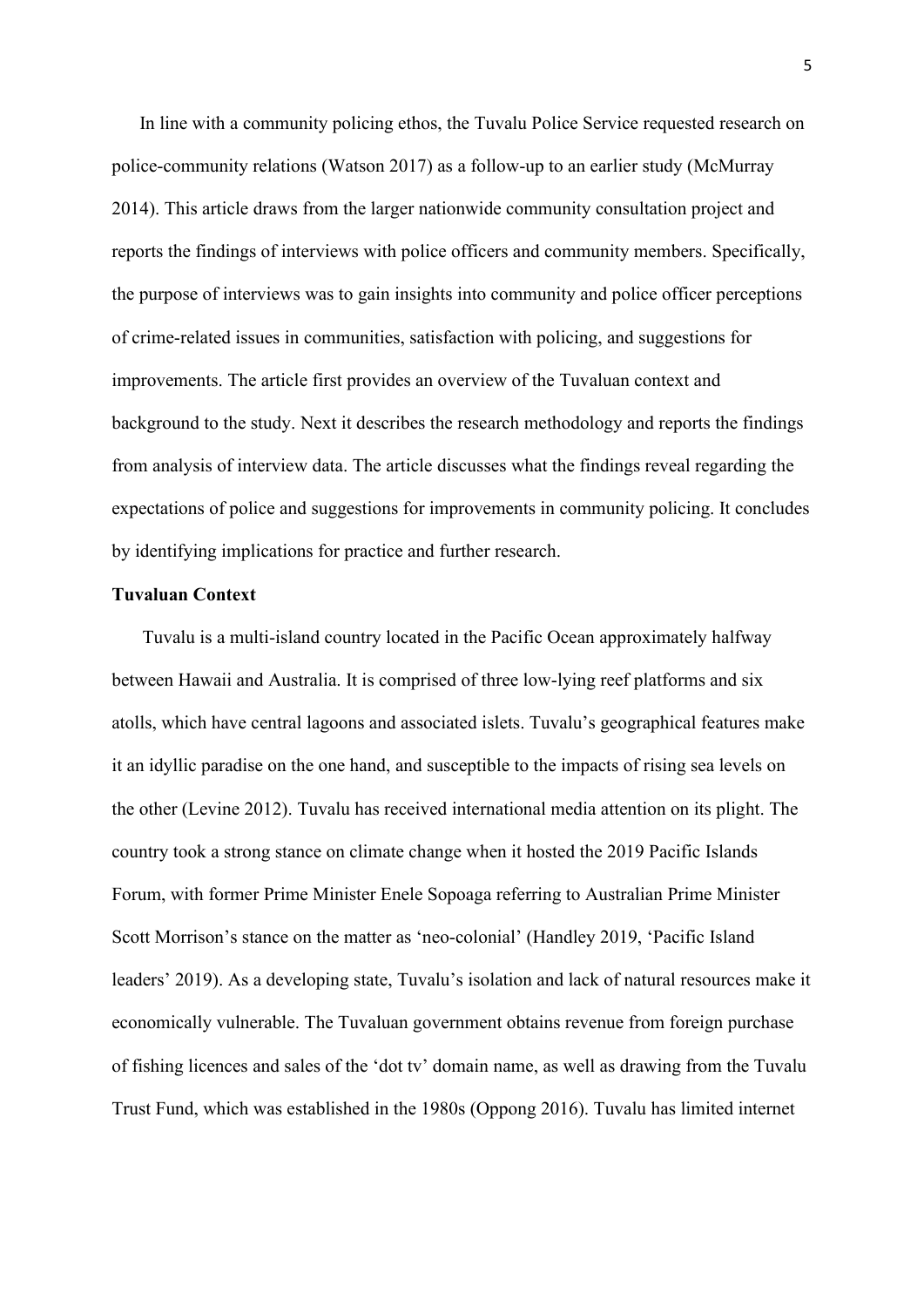bandwidth and radio broadcasts; it does not have local print media or national television broadcasts, although foreign programs can be accessed via satellite.

With a total population of approximately 10,645 people, a village lifestyle is characteristic of most of the country (Central Statistics Division [CSD] 2012). The island of Funafuti is home to over half of the population, with 6,716 residents (CSD 2017) and is referred to as the nation's capital. More specifically, Fongafale is the most populous part of Funafuti atoll, and is considered the only urban area of Tuvalu. It has the only hospital and airstrip, and relatively high-density housing, as people from other islands relocate there for work (CSD 2012). The 'outer islands' have been characterised by depopulation (CSD 2017) and more limited access to modern conveniences, including electricity, running water, water storage, and waste collection and disposal (CSD 2012).

Tuvalu has long been subject to global influences. From the 1860s until the early 1900s, many Tuvaluans were kidnapped as slaves bound for South America, while others were kidnapped or coerced, in a practice known as 'blackbirding', to work on sugar cane plantations in Australia and other parts of the Pacific (CSD 2012). To protect it from foreign invasion, Tuvalu, along with the neighbouring multi-island country of Kiribati, became a protectorate of the British Empire from 1892, and then a colony from 1915 (Levine, 2012). During colonisation, Kiribati and Tuvalu were referred to as the Gilbert and Ellice Islands (Levine 2012). Christianity was introduced to Tuvalu in the 1860s by Pacific-based members of the London Missionary Society. Communities were subsequently designed around a central church and community hall; pastors achieved high status alongside the traditional chiefly leadership and counsel of community elders (Pratt and Melei 2018). Tuvalu was recognised as a protectorate separate from Kiribati in 1975 and the name Tuvalu was reinstated. Gaining independence from the British in 1978, Tuvalu joined the Pacific Islands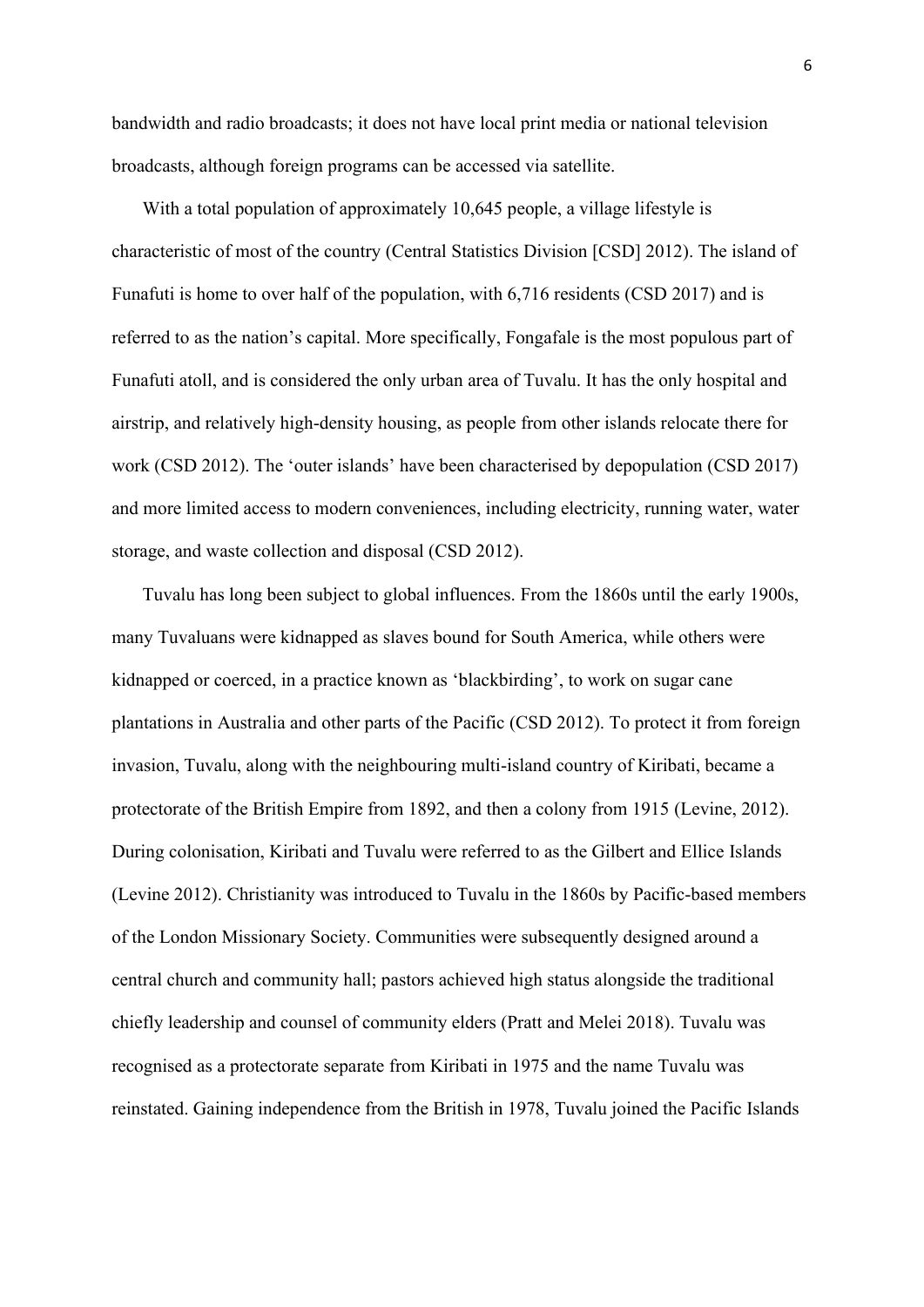Forum, where it is recognised as facing unique challenges as a smaller island state (Lawson 2017, Oppong 2016).

# **Hybrid Systems**

In the Pacific region, the state does not have a monopoly on justice. Rather, there exists plurality in justice (Dinnen and McLeod 2009).

# *Government*

During the colonial period, a modified version of the British Westminster system of government was introduced in Tuvalu (Oppong, 2016). While lawmaking is a gendered pursuit internationally, in the Pacific region the gender divide is particularly pronounced. A study of 82 democratic countries found that only Tuvalu, Nauru, and Palau had no female representation in national politics (Högström 2012). PICs including Vanuatu, Kiribati, Marshall Islands, and the Federated States of Micronesia were also amongst those with the lowest rates of female participation. Indeed, since 1978, Tuvalu has had only three female government ministers and it is a current goal of the Tuvalu government to increase representation (Department of Foreign Affairs and Trade [DFAT] 2019).

Alongside the modified Westminster system, the traditional chiefly approach to community leadership largely remained intact. The *Falekaupule* are traditional local government assemblies on each island, usually composed of men aged 50 years and over, who deliberate on bills that are before parliament. The *Falekaupule Act* (1997) aimed to incorporate traditional institutions into local governance reform. However, rules governing traditional institutions are not well-codified into law, making them subject to interpretation. Further, limited opportunity exists for participation by women and younger people under 50 years of age (Oppong 2016). Provisions exist to include women at the lower tiers of local government, such as the *Kaupule*, which is the island council or executive arm of the *Falekaupule*. Members of the Kaupule are elected and in 2017, of 48 members overall, three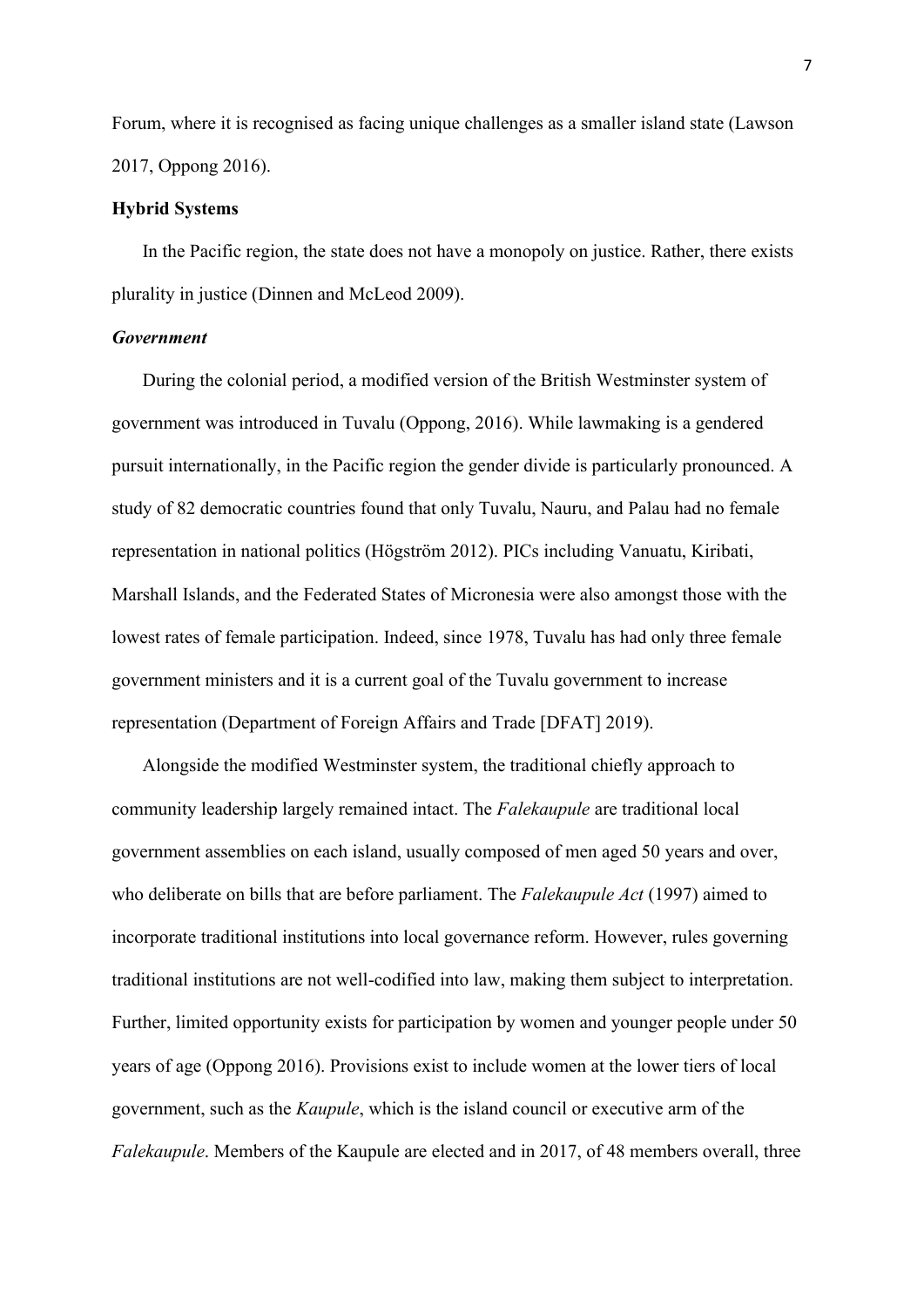were women (Pacific Women Shaping Development 2017). In practice, women's active participation at higher levels of decision making is impeded by tradition, resulting in inadequate consideration of the impacts of new laws on women and girls.

# *Justice*

Like its government, Tuvalu's justice system is characterised by hybridity. In Polynesian countries, traditional justice mechanisms have operated at the community level. These systems involve the notion of shame, which is shared amongst family members, as opposed to a Western model of individual guilt (Braithwaite 2015, Pratt and Melei 2018). A study involving interviews with eighteen Tuvaluan leaders (community elders, church representatives, and police officers) highlighted the role of strong social bonds and the interdependencies associated with communal living in facilitating social control (Pratt and Melei 2018). The main traditional approaches to dispute resolution were at the levels of families, led by elders of the relevant extended families; the church, through counselling, teachings, and home visits; and the community, led by chiefs, community elders, and church ministers (Pratt and Melei 2018). Agreements made within this approach to dispute resolution embody the interconnectedness of family and community. They provide a stark contrast to a decision made by a distant official in the formal justice setting (Braithwaite 2015). However, Tuvaluan leaders perceived a decline in the relative influence of traditional approaches to justice (Pratt and Melei 2018). In their views, externally driven social change, such as mandated human rights and the consequent rise of individualism made young people in Tuvalu less likely to focus on community needs and leaders' requests. The availability of alcohol and impacts of climate change (e.g., inadequate water supplies, contamination, and dead fish) did little to promote social cohesion and traditional bonds (Pratt and Melei 2018).

Traditional justice is often public and dominated by senior male community members (Bull *et al*. 2019; United Nations Childrren's Fund [UNICEF] 2017). Pressure may be placed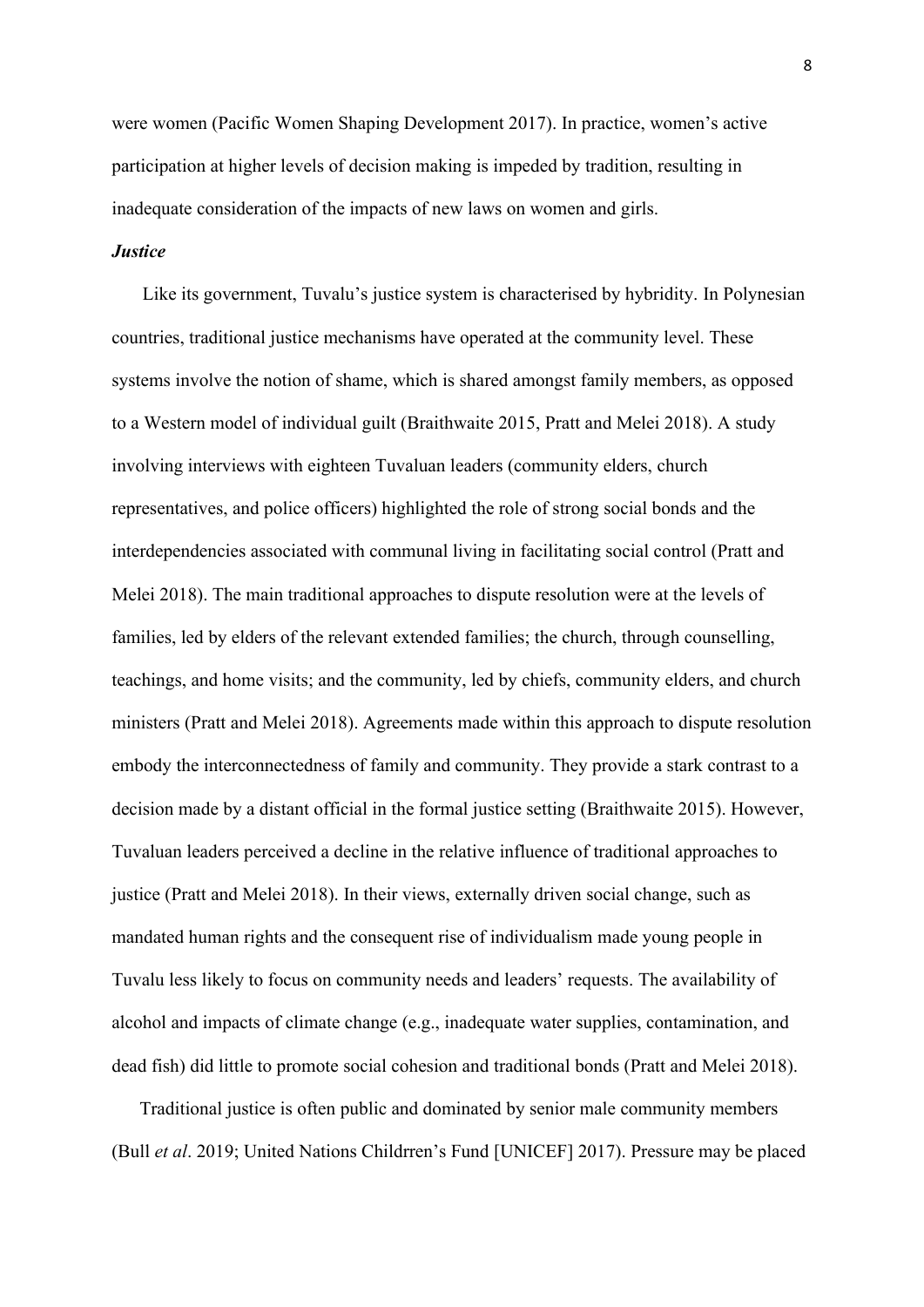on the (mostly) women and children who are the victims of physical or sexual violence to accept an apology or a gift at the family or community level, with no further consequences for the offender. They may face pressure to reconcile (Wurtzburg 2003). Consequently, women may regard formal justice as more likely to address their concerns about issues such as domestic violence (AusAid 2008). However, even when it comes to formal or stateadministered justice, research in Melanesian countries has illustrated that traditional leaders sometimes act as gatekeepers (George 2017). Women and children may be discouraged by conservative religious sources of authority from making formal reports about crimes of violence against them (George 2017). Further pressure not to report can come from families or communities both for fear of reputational damage (Bull *et al*. 2019, Rankine *et al*. 2017) and the wish to avoid punishment of the offender by Western style means (George 2017, McLeod 2009).

Moreover, formal systems are also often male-dominated (Forster 2011, George 2017). For example, workforce data from the Tuvalu Police Service from 2017 indicate that of a total of 100 sworn police officers from constable to superintendent (plus a Commissioner), seven were female. Of female officers, one was a senior constable and six were constables (personal communication, T. Melei, 27 February 2018). All were stationed on the main atoll of Funafuti, with no female representation on the outer islands. While female officers comprised 10% of the Land Force of 70 officers, the Maritime and Prison arms of the organisation had no female representation. Notably, however, in line with the human rights agenda, the Tuvalu Police Service has established a Domestic Violence Unit (European External Action Service 2019).

### **Key Social Issues**

Previous research suggests that despite an international focus on gender-based violence, the main concern amongst Tuvaluan communities is alcohol consumption.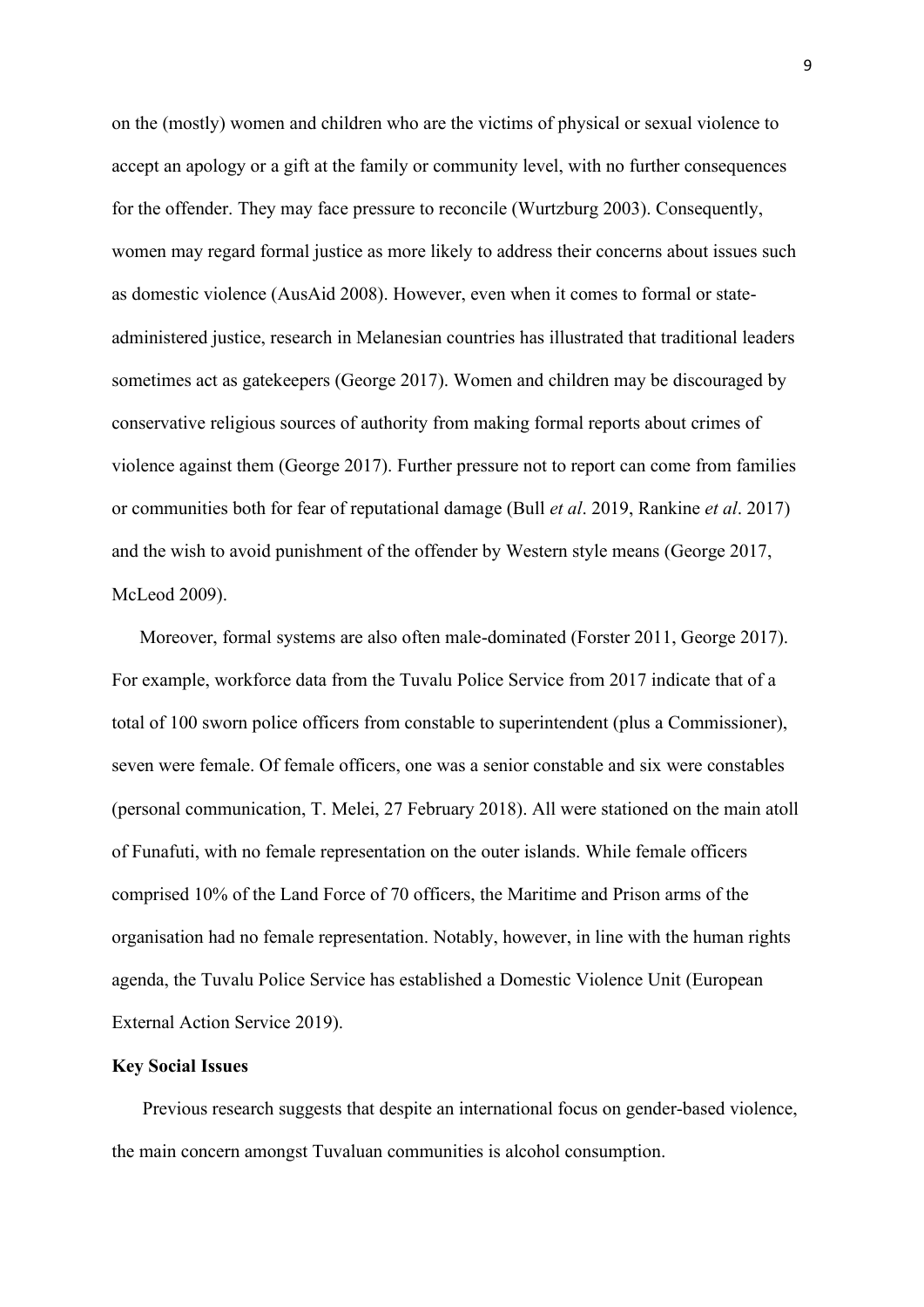# *Alcohol Misuse*

McMurray (2014) reported that of 564 community members surveyed from three of Tuvalu's islands, 71% of were concerned about alcohol misuse. Research undertaken amongst Tuvaluan school students aged 13-15 years (with a 90% response rate) for the Global School-Based Student Health Survey (GSHS) found a gender divide in alcohol consumption. In all, a greater proportion of boys (22.2%) than girls (5.1%) reported drinking alcohol on one or more occasions in the previous 30 days. Further, many more boys (22.5%) than girls (2.9%) reported drinking so much that they were really drunk one or more times in their lives (World Health Organisation [WHO] 2013).

Whereas alcohol in Tuvalu was once available only from fermented 'toddy' (the sap from cut palm fronds) and was consumed at the end of a working day, it is now increasingly imported. Problematic use of alcohol may also be associated with its use as payment for labour in some instances (Pratt and Melei 2018). Arguably, new attitudes to alcohol consumption may have enter the country as Tuvaluan people who work overseas return home. However, few social services are available in Tuvalu to assist people to overcome alcohol abuse (Power *et al*. 2015). Internationally, taxes, licences and bans are typically used to regulate alcohol consumption, although they do not tend to regulate the production or consumption of toddy or home brew (Power *et al*. 2015). In Tuvalu, the *Alcoholic Drink Act 2008* regulates the sale and consumption of alcohol and includes licencing provisions for toddy production.

# *Gender-Based Violence*

In McMurray's (2014) study, only 7% of participants expressed concern about domestic violence. Despite this, 12.5% of respondents reported that they or someone in their household had been the victim of domestic violence in the previous year. In fact, amongst respondents from the island of Nui, domestic violence accounted for 27% of crime reported in the survey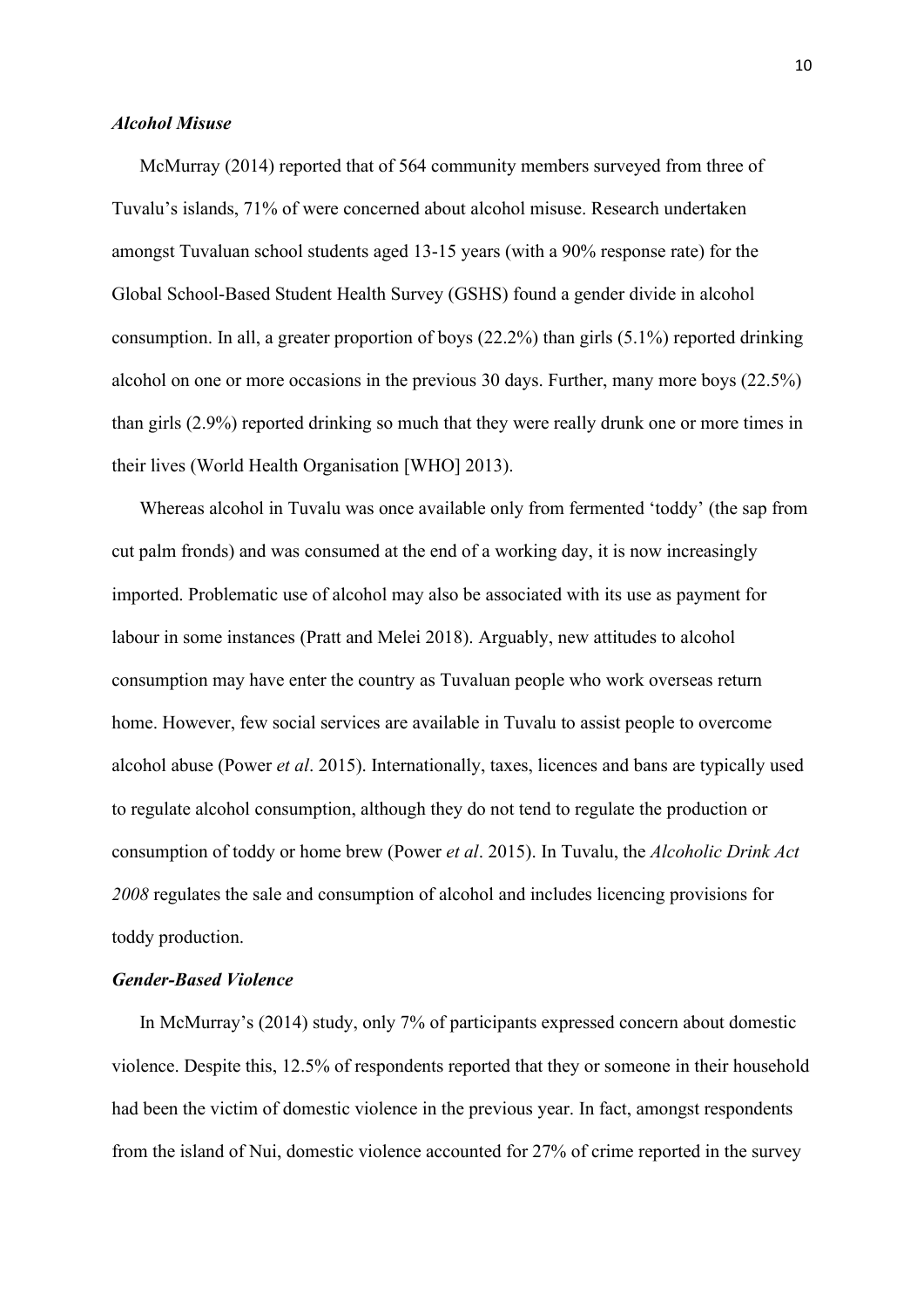(McMurray 2014). Underreporting of domestic violence is often due not only to shame and stigma, but also to justification of violence (The Equality Institute 2019).

Although both men and women can be subjected to domestic violence, it is well documented that women are more likely to be subjected to more severe forms of violence and to suffer negative impacts on health (WHO *et al*. 2013). Ecological models highlight the need to consider contributing factors to domestic violence at several levels. These include the individual, the relationship and family dynamics, the community context and gender norms, the society and its laws, and global influences on economies and discourses (Fulu and Miedema 2015). Characteristics of societies with high levels of gender-based violence include rigid gender norms that limit opportunities for women and girls to participate in social, political, and economic life and the tolerance of violence as an approach to conflict resolution (Miedema and Fulu 2018).

The World Health Organisation's Multi-Country Study (WHOMCS) documented that the rate of intimate partner violence against women in Tuvalu, whether physical, sexual, or both, was 37% (lifetime prevalence; and 25% in the previous 12 months; CSD *et al*. 2009). This compares with a worldwide average of 35% (WHO *et al*. 2013) and a range in the Pacific region from 25% in Palau to 68% in both Kiribati and Papua New Guinea (UN Population Fund 2019). Reflecting international research, a study in Tuvalu found even higher rates of gender-based violence victimisation amongst women and girls with disabilities (Tavola 2018). Demonstrating the severity of the violence in Tuvalu, approximately half of the sample of ever-married women aged 15-49 years who had experienced domestic violence reported associated physical injuries (CSD *et al*. 2009). When compared with data from 60 participating countries, the highest proportion of boys aged 15-19 years who endorsed such violence (83%) was found in Tuvalu (UNICEF 2014). Seventy percent of both men and women in Tuvalu perceived that violence by a husband against his wife was justified in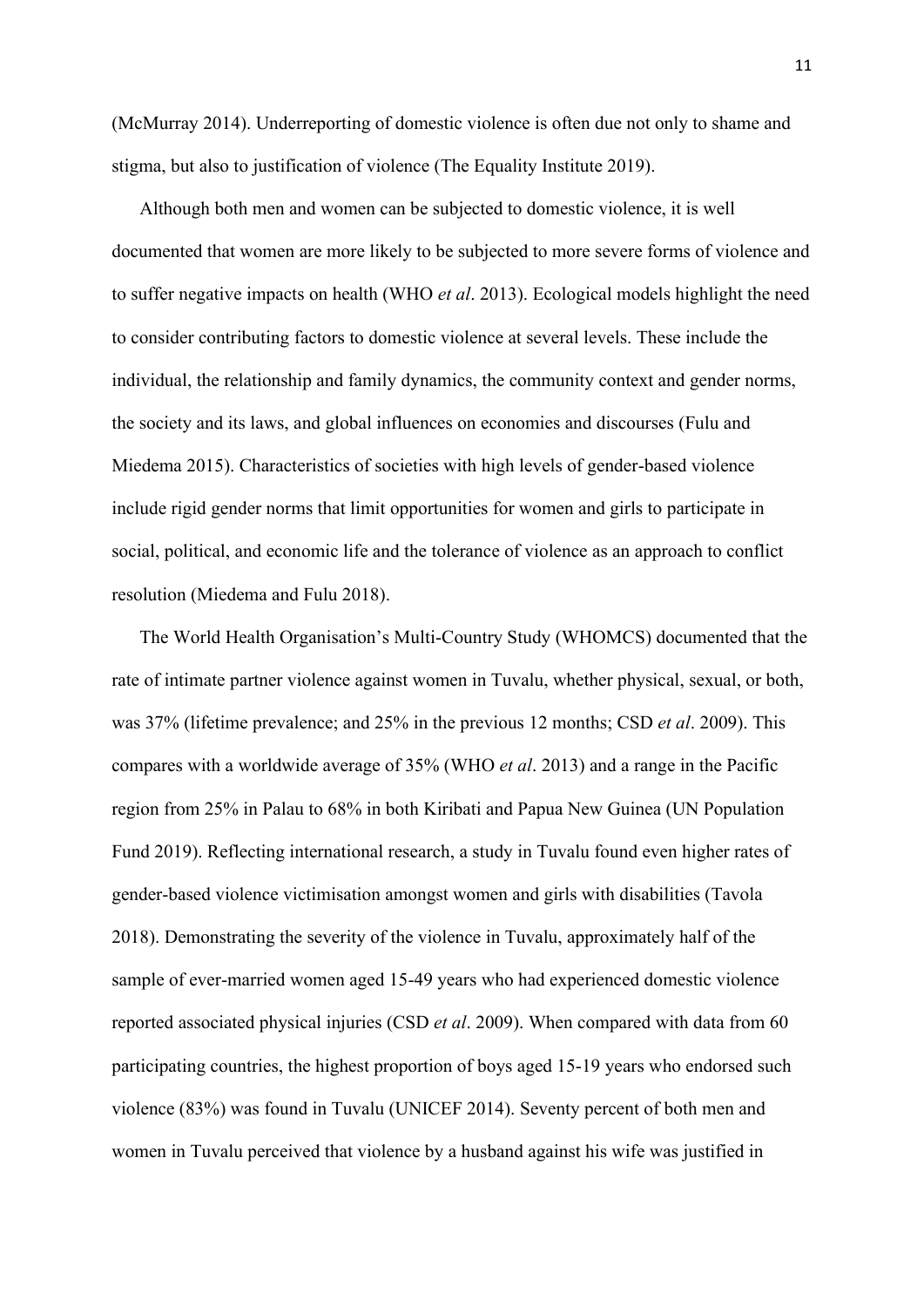certain instances (CSD *et al*. 2009). The endorsement of violence was associated with low educational attainment. For men, post-secondary education was strongly associated with lower endorsement of violence (CSD *et al*. 2009).

In some Pacific Island Countries, legislation may not have been updated to adequately address domestic violence (Forster 2011). However, the *Family Protection and Domestic Violence Act* (2014) was recently introduced in Tuvalu. Researchers have cautioned that when new legislation is introduced, police and court officials need training to ensure that they do not discourage women from reporting gender-based violence (George 2017). This need has been recognised in the National Action Plan (Attorney-General's Office of Tuvalu and Pacific Community 2016).

# **The Present Study**

This article draws from a larger project, which was conducted at the request of the Tuvalu Police Service (Watson 2017) and based on earlier work by McMurray (2014). Consistent with a community policing ethos and Tuvaluan governmental objectives, interviews were part of a nationwide community consultation. They provided an opportunity for community members and police officers from the main outer islands to express their views about policing practices in their communities. We aimed to obtain participants' perceptions of the key issues and challenges for policing in their communities, as well as potential avenues for improvement, both in general and for key crime concerns.

#### **Methodology**

A formal letter of request for the project was made by the Prime Minister's Office, Government of Tuvalu, to the Vice Chancellor and President of the University of the South Pacific. The request was processed and subsequently approved under University's standards for research project applications and funding procedures. In addition to research approvals required by the University, island-specific approvals were obtained in consultation with the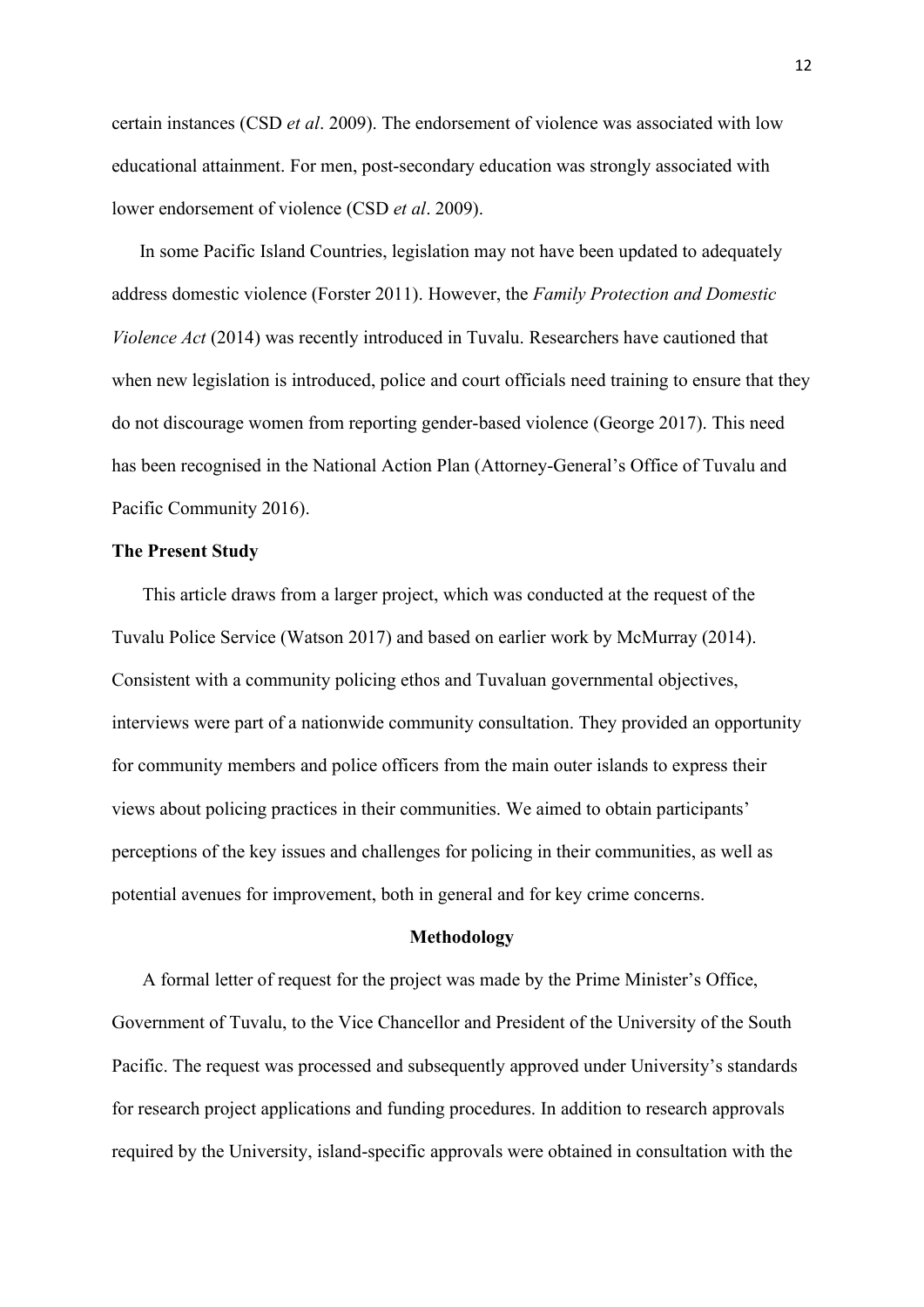Tuvalu Police Service, Youth Department, Gender Department, Attorney General's Office, and the People Lawyer's Office.

# *Sampling and Participants*

Participants ( $N = 79$ ) consisted of 63 community members and 16 police officers from Tuvalu's eight most populous islands. The remaining island of Niulakita is administratively a part of Niutao as it has a resident population of only 18 people (CSD 2012) and no police officer; however, community members from that island were able to participate in the national survey associated with the project (Watson *et al*. 2019). A purposive interview sample (Tranter 2013) was selected to ensure that it included participants from different islands, age groups, and roles in the community (young people, civil servants, and community elders). The community sample included religious leaders from each of 10 affiliations. Participants from the Tuvalu Police Service consisted of officers of various ranks on the main island of Funafuti and one officer per island from the outer islands (where 1 to 5 police officers are stationed). A summary of participants can be seen in Table 1.

[Insert Table 1 about here]

# *Materials and Procedure*

A structured interview guide consisting of eight open-ended questions was adapted from focus group questions used in previous research (McMurray 2014). It first asked participants about the main crime-related issues in the community, the adequacy of police responses to those issues, and the constraints faced by police. It then asked about how police could contribute to improvements in issues faced by communities; specifically, gender relations; drunk and disorderly behaviour; policing in general; police-community relations; and adopting or adapting traditional methods of conflict resolution into police practices.

Interviews were conducted face to face in Tuvaluan language by a team of trained research assistants. Recordings of interviews were translated into English by research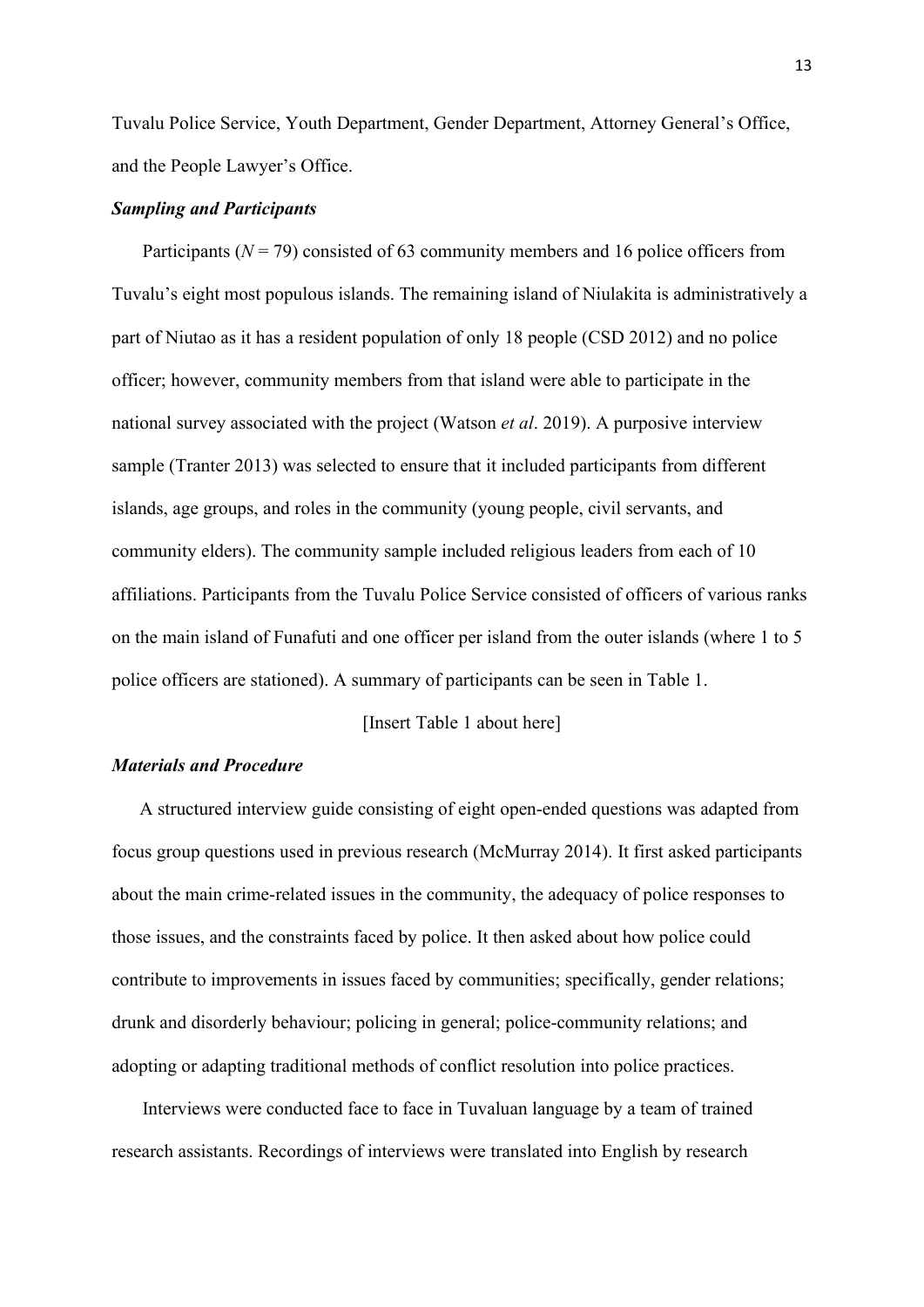assistants with a high level of proficiency in English and the requisite transcription skills. Responses to each question were tabulated and labelled with the participant's island and group (i.e., police officer and rank, or community member and role).

#### *Data Analysis*

Using the resulting English translations of interviews, we undertook a thematic analysis (Braun and Clarke 2006). Data were coded exhaustively, by first reading transcripts multiple times, and highlighting codes in text to reflect key ideas expressed at the phrase, sentence, or paragraph level. For the question about key crime-related concerns, only data given in response to that question were coded. Otherwise, transcripts were coded in their entirety. Similar codes were grouped together to form key themes with associated subthemes. The numbers of police and community participants who endorsed each theme and subtheme were recorded in a spreadsheet. Frequencies are reported in the results section to indicate the relative endorsement of themes and subthemes. Illustrative quotes are used to illuminate participants' context. To maintain anonymity, participants are referred to by type (police officer or community member and role), and main (Funafuti) or outer island location. To maintain participant anonymity, further demographic information is not reported.

# **Results and Discussion**

We first outline participants' main crime-related concerns, their sources of dissatisfaction with policing and their understanding of the constraints faced by police. We then discuss themes identified in the analysis about how policing can be improved in Tuvalu. *Disturbances of the Peace in the Community and Family*

# Reflecting findings by Pratt and Melei (2018), participants referred to various frustrations that they perceived as a backdrop to crime. These included environmental issues, such as climate change, drought, and limited water supply; and social issues, such as influences from the outside world, poverty, and overcrowding.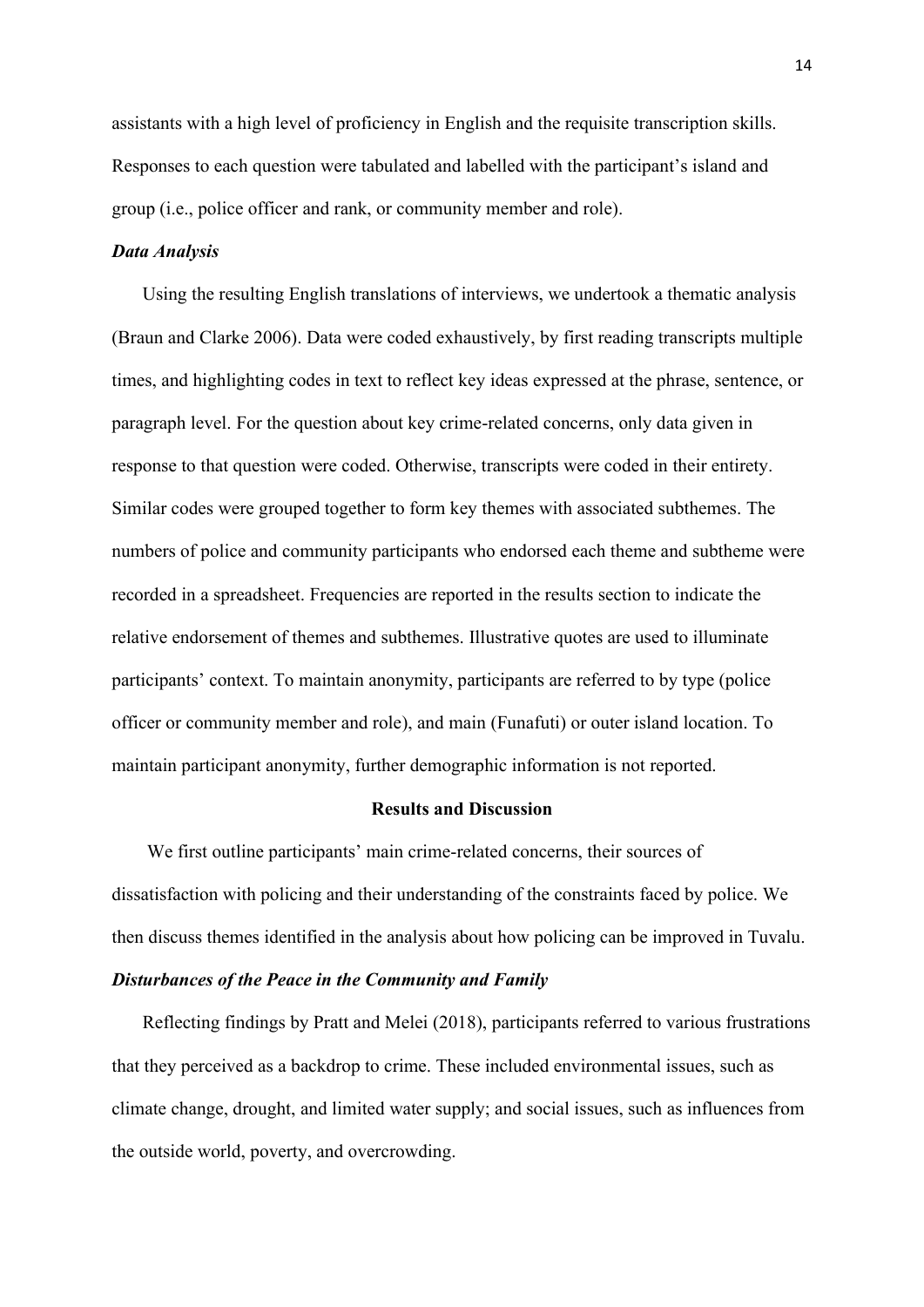Participants typically referred to crime as 'disturbances of the peace' in the family or community. Almost all participants of both police (100%; *n* = 16) and community groups  $(95.2\%; n = 59)$  consistently reported that alcohol was a central factor in disturbing the peace in the family and community; only three community participants did not refer to alcohol misuse. While several participants acknowledged that alcohol could be misused by women and men of different age groups, some participants explicitly referred to problematic alcohol consumption by young people, and more specifically, by young men. This reflects the gender divide on self-reported alcohol consumption patterns amongst Tuvaluan teenagers (WHO 2013). Crimes associated with alcohol use that were reported by participants can be seen in Table 2.

# [Insert Table 2 about here]

While community members were primarily concerned about disturbances of the peace in the community, police officers were equally concerned about disturbances in the family. The police participants' emphasis on domestic violence reflects their role in intervening in response to reports of such violence under new legislation. Although several participants mentioned vulnerable groups such as children and people with disabilities throughout their interviews, very few explicitly reported concern about child abuse. In part, this may reflect tolerance of corporal punishments of children at school and home (UNICEF 2017). Public education on this issue forms part of the National Action Plan (Attorney-General's Office of Tuvalu and Pacific Community 2016).

Although most crimes and sources of conflict were associated with alcohol, a notable exception was land disputes, which were regarded as an expected part of island life. Additionally, a small number of participants noted that domestic violence was not always associated with alcohol use, although it could be exacerbated by alcohol misuse.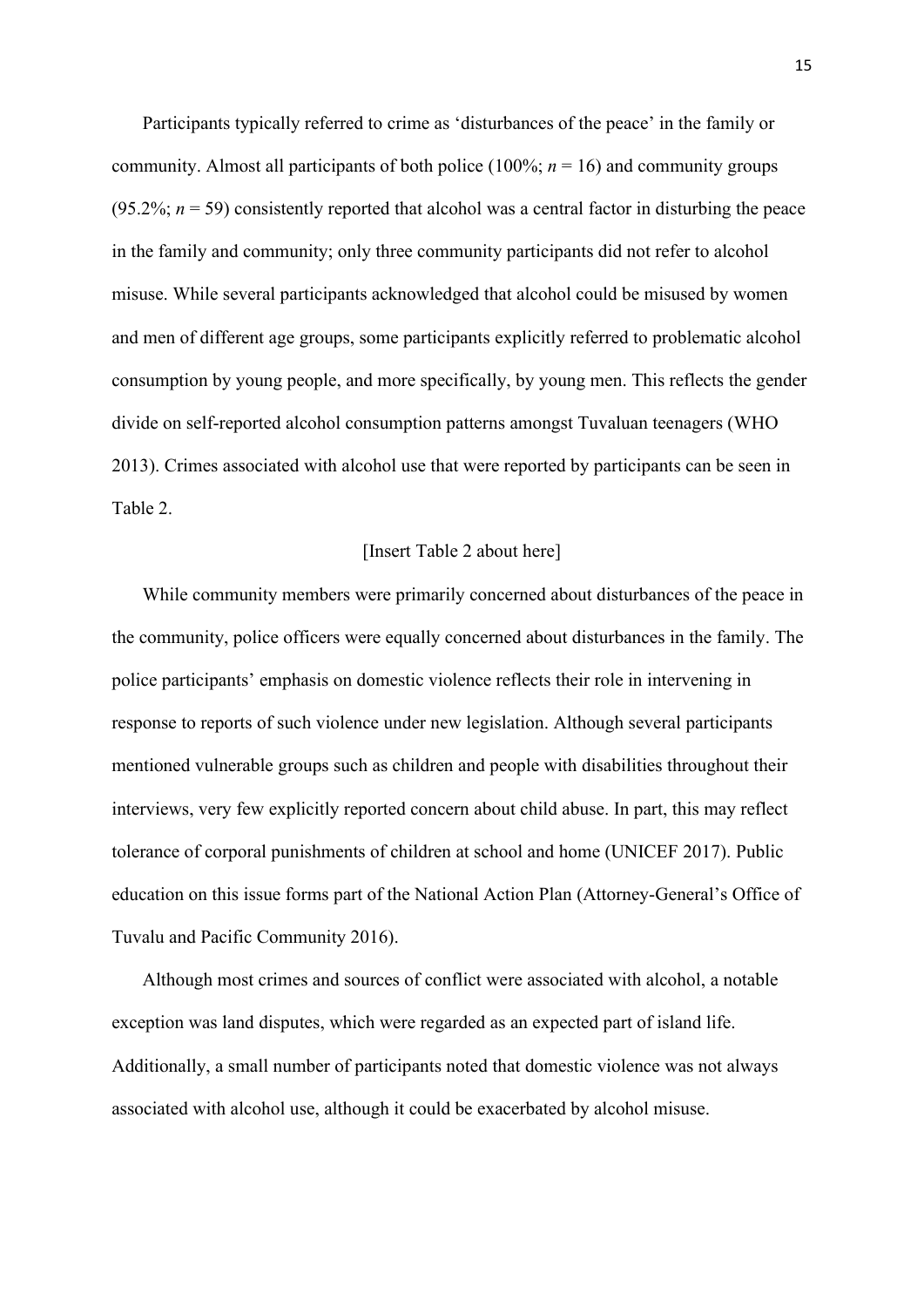#### *Satisfaction with the Police*

Many community (52%;  $n = 33$ ) and police (31%;  $n = 5$ ) participants stated that the role of police was to 'keep the peace', 'enforce the laws' or do their duty' in the community. According to participants' accounts, this typically meant taking crime seriously; providing patrols on foot, bicycle, or other vehicle; responding to calls for assistance; protecting vulnerable people; and conducting investigations. While a substantial proportion of community participants thought that police officers were doing their job well or mostly well (38%;  $n = 24$ ), the majority expressed one or more sources of dissatisfaction.

Community (32%;  $n = 20$ ) and police (38%;  $n = 6$ ) participants agreed that poor response time was an issue. By the time police arrived at an incident scene, the troublemaker may already have left, or a crowd may have gathered. Additionally, over half of the community participants (57%;  $n = 36$ ) and one-quarter of police participants (25%;  $n = 4$ ) cited a lack of professionalism. This included a perception of inconsistent and biased treatment by police, mainly in favour of family members and friends but also in favour of senior community members. A lack of professionalism also included police officers using unnecessary force against community members and arriving at incident scenes under the influence of alcohol. While police officers' use of alcohol use might be anticipated if calling on police after hours, it had also reportedly occurred during working hours.

In addition to these key problems, several community participants  $(11\%; n = 7)$  expressed dissatisfaction about the perceived lack of alignment between government-made laws and unwritten community rules.

# *Constraints on Policing*

Participants acknowledged that the sources of dissatisfaction that they reported were partly explained – although not excused – by various constraints. One example of a constraint on policing, acknowledged by a small number of community participants  $(11\%; n = 7)$  was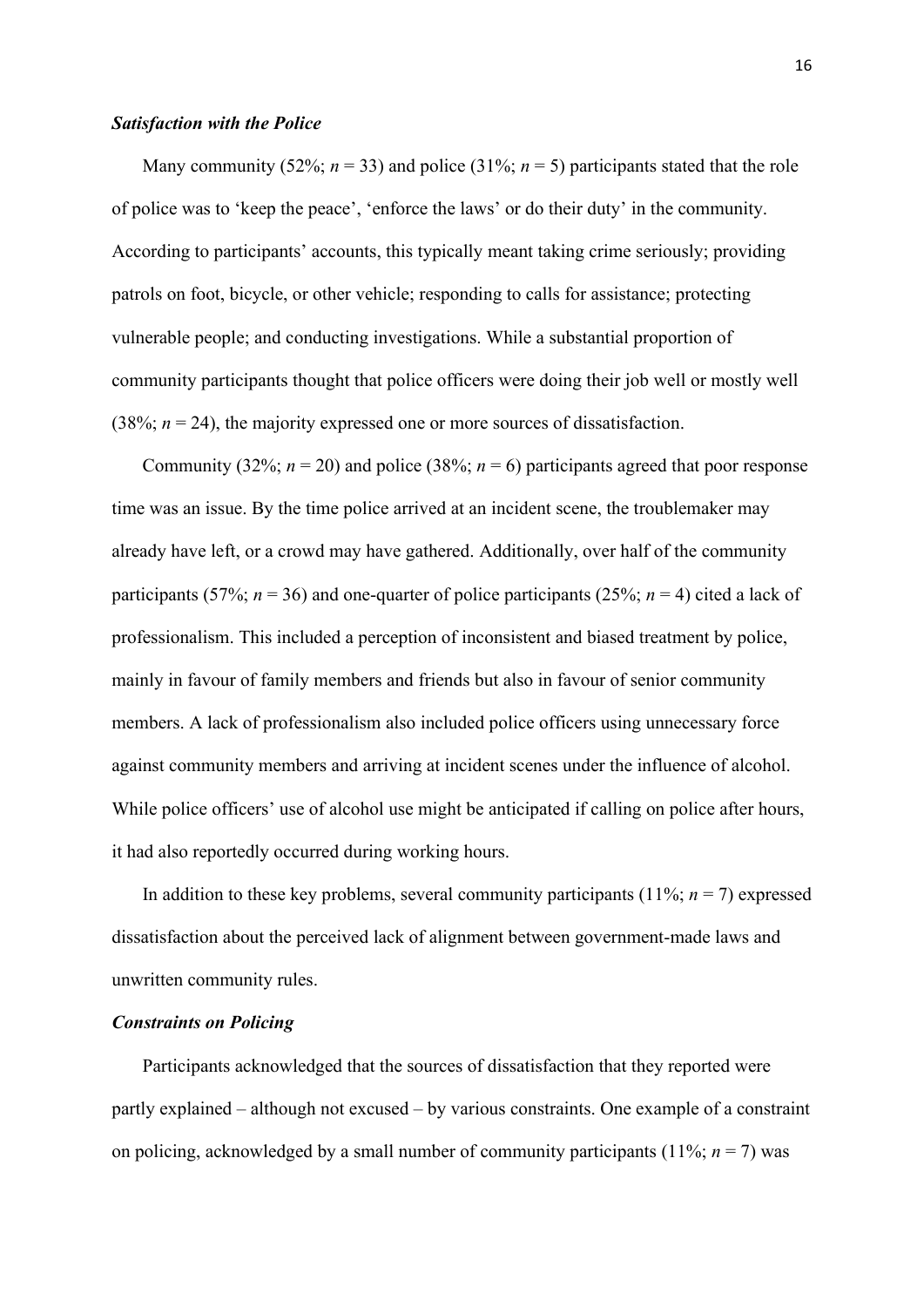that police officers were not able to enforce community rules unless they had been made into bylaws. This meant that issues of importance to community members could be seen to be ignored or disregarded by police officers. Most other issues could be partly explained by resourcing constraints, both in terms of human resources and equipment and infrastructure. *Human Resources* 

Particularly on the outer islands, approximately one-third of community  $(33\%; n = 21)$ and two-thirds of police (69%;  $n = 11$ ) participants reported that the low number of police officers posed a problem for effective police work. Police officers could be outnumbered in responding to calls, making it difficult to resolve an incident and placing police officers at risk of harm. Low numbers of police officers on outer islands meant that on some islands there was not always an officer on duty. Police officers had to prioritise tasks carefully and some community members perceived that issues of importance to them, such as preventing people from driving without a licence, were a low priority for police officers, despite the potential threat to community safety.

Low numbers of police officers also meant that police would have to deal with their own family and friends in the course of their work, contributing to perceived and actual bias in police treatment of community members. Throughout the interviews, several community (6%;  $n = 4$ ) and police (13%;  $n = 2$ ) participants mentioned the lack of female police officers. On outer islands, this constraint presented challenges for culturally appropriate interactions. Given culturally defined respectful avoidance relationships that restrict interactions between male and female cousins, there could be difficulties for male police officers in addressing offending and victimisation of certain female relatives. One participant explained:

Sometimes there is a lady found drunk and they send a police officer – but they are cousins…and so the police cannot do a thing because they are related – he cannot handle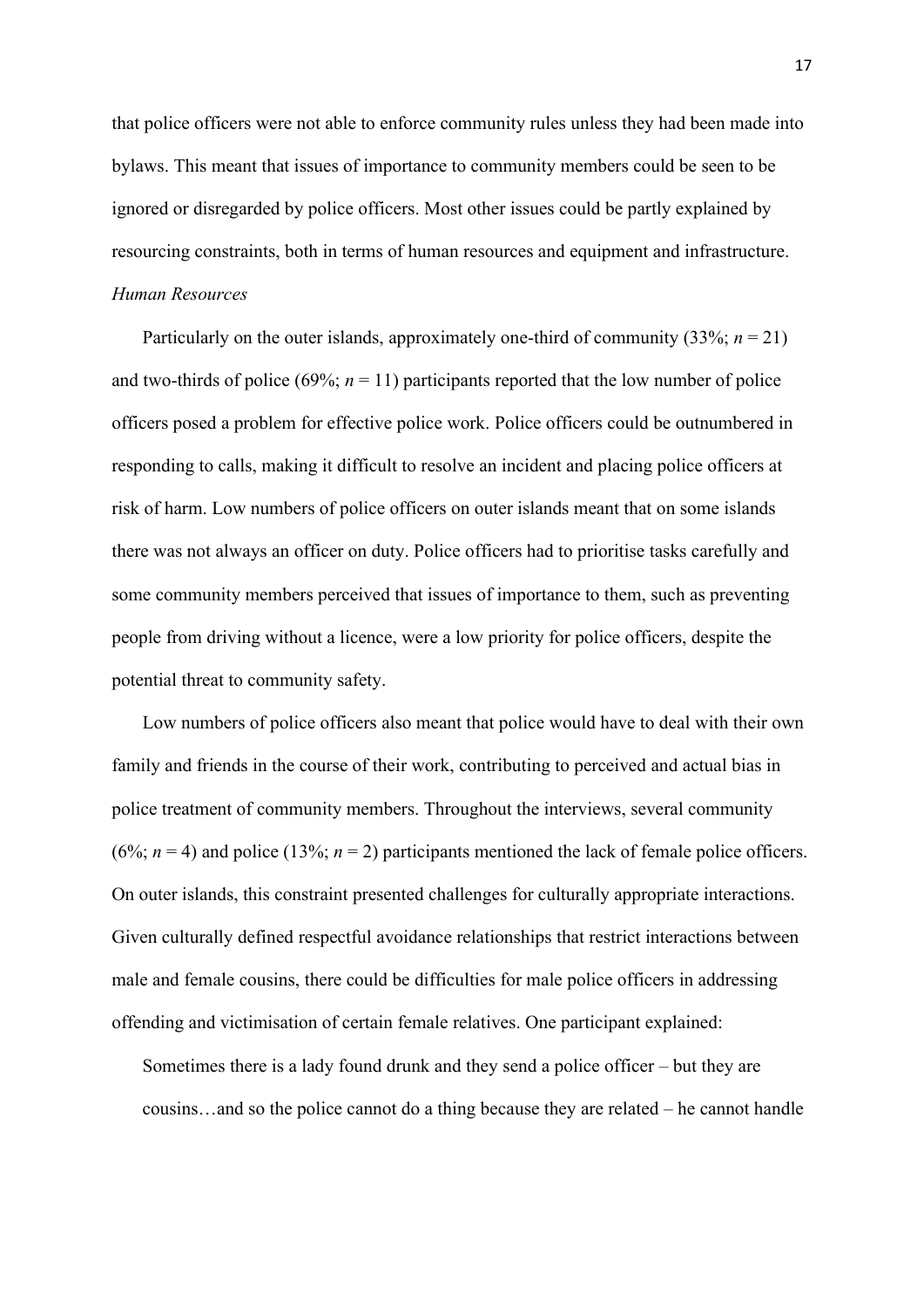the matter. So, it is better for a male officer to counsel men and a female officer to counsel women. (Civil Servant, outer island)

Another suggested some people may be more comfortable to report certain crimes such as domestic violence to a female officer. Strengthening women's inclusion in policing and gender-sensitive training for all police officers form part of the National Action Plan (Attorney-General's Office of Tuvalu and Pacific Community 2016).

The need for police training was raised by community (13%;  $n = 8$ ) and police (13%;  $n =$ 2) participants. For some it was a source of contention that police officers would be sent to the outer islands with little policing experience. Additionally, some commented that police officers on the outer islands may not receive as many opportunities for professional development as those in Funafuti, which would limit their knowledge and ability to carry out their duties professionally. Training for police officers, including those in outer islands, is part of the National Action Plan (Attorney-General's Office of Tuvalu and Pacific Community 2016).

# *Equipment and Infrastructure*

Both police (50%;  $n = 8$ ) and community members (29%;  $n = 18$ ) reported that a lack of equipment contributed to lengthy response times. For example, suitable vehicles were in short supply, meaning that if an incident occurred on the other side of a larger island or at the same time as another incident, it would be difficult for police officers to respond promptly. Further, it was unsuitable to transport a drunken person on a motorbike due to the potential for injury to the person. Other equipment that was not readily available to police officers included items that are standard issue in other jurisdictions, such as handcuffs. A few participants mentioned torches, breathalysers, and tasers. (However, it is unclear from the data whether a need exists for tasers in community policing in Tuvalu.)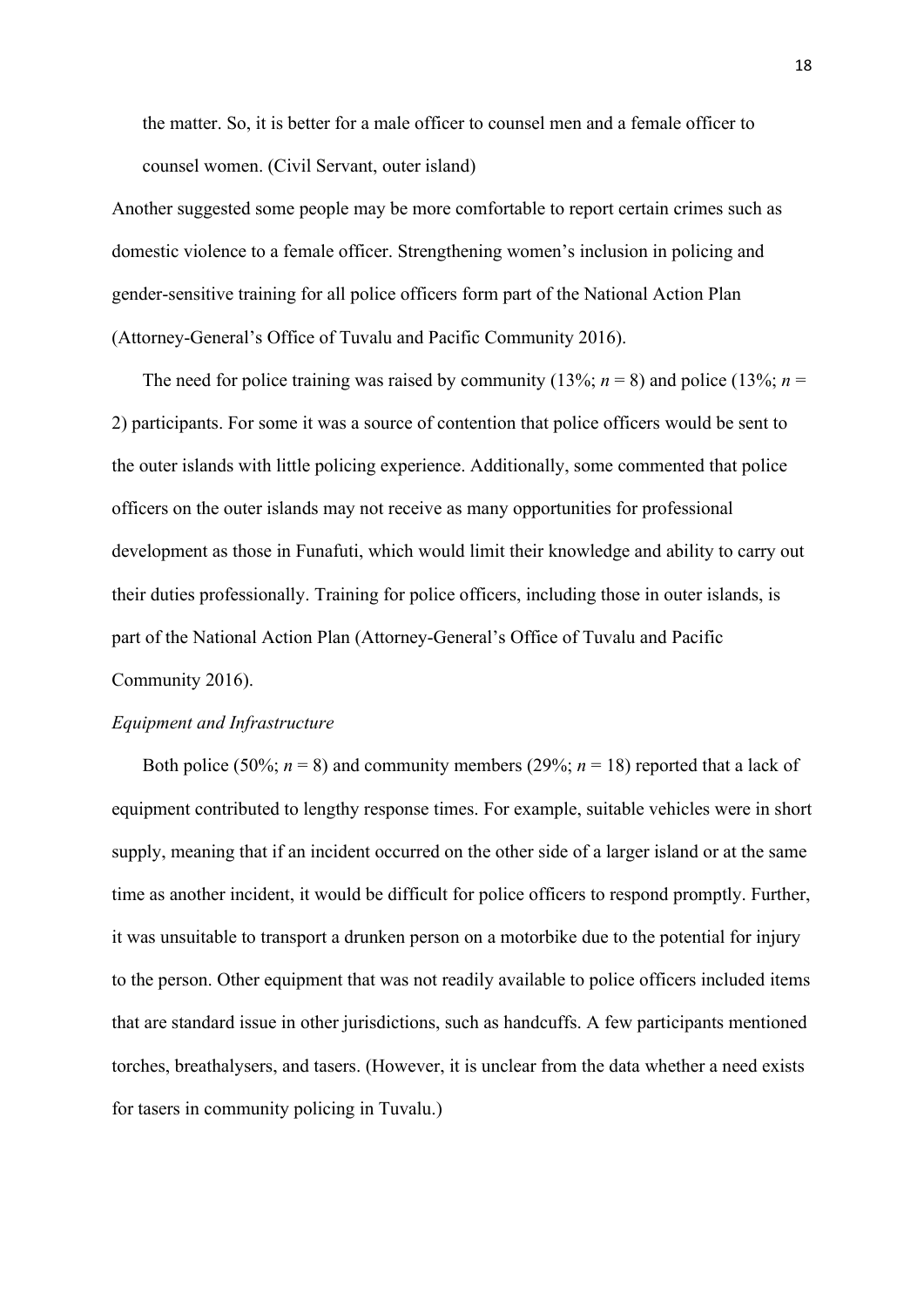Additionally, community (16%;  $n = 10$ ) and police (19%;  $n = 3$ ) participants mentioned a lack of infrastructure such as police accommodation, office space, police cells ('as we need to separate men from women' [Police Officer, outer island]), and communication technology. The lack of infrastructure was particularly problematic in the outer islands. To report crime, community members would phone or present in person. However, if police officers were not present (e.g., 'police on this island tend to vacate their houses in order to host teachers' [Reverend, outer island] 'if he went out looking for food in order to survive' [Police Officer, outer island]) this would add to the delay. Communication between officers and to the headquarters in Funafuti could also be challenging due to unreliable communications systems. The limitations of telecommunications, particularly in Tuvalu's outer islands, has been identified as an area in need of improvement in line with the sustainable development strategy, *Te Kakeega III* (Government of Tuvalu 2016).

# *Suggested Improvements*

Participants' made several different types of suggestions to improve policing at the community level in Tuvalu. As may be anticipated, over half the community  $(52\%; n = 33)$ and almost two-thirds of police  $(63\%; n = 10)$  participants suggested filling the identified gaps in resources. This included providing more police officers, improved working conditions and training, as well as the requisite equipment and infrastructure. To address bias, three participants suggested that police officers could be based on islands other than their home island. Additionally, participants focused on ways to improve policing with existing resources, through police officer's roles as agents of change and by working together with leaders as a bridge between systems.

# *Agents of Change*

Community members reported the expectation of a high standard of personal and professional conduct from police officers. Community participants (44%; *n* = 28) suggested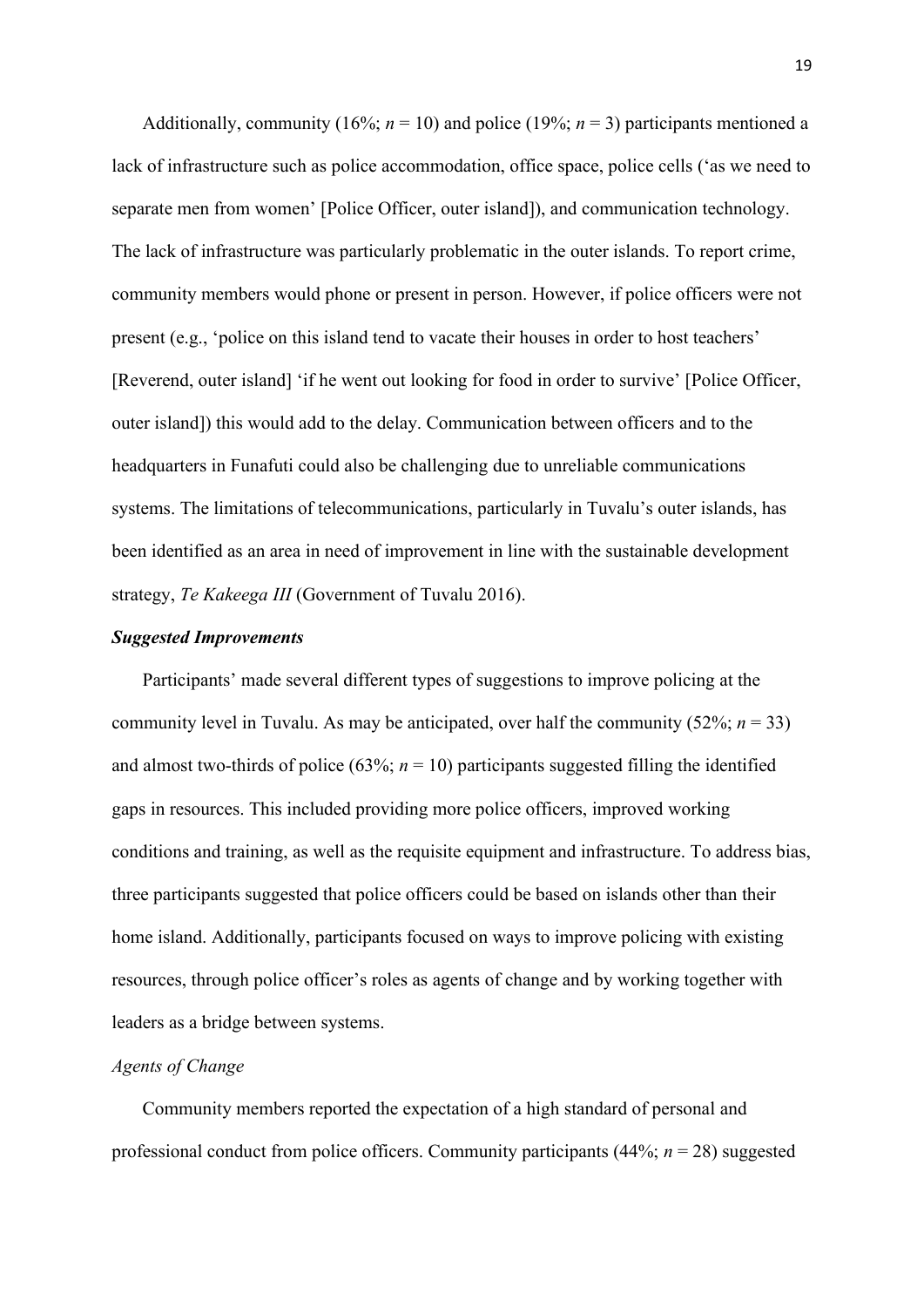that police officers should give priority to their role and duty as a police officer. Doing so meant knowing the role well; responding promptly; doing their duty with empathy, love and patience; prioritising key problems; and critically, understanding the island's culture and traditions. Some participants suggested that if police officers were to lead by example, following both the government-made laws and traditional community rules, others would be encouraged to do the same.

*Educating the Community.* One of the main ways in which participants thought that police officers could contribute to improved communities was through their role as educators and knowledge brokers, a role often associated with intermediaries in management and health care contexts (see e.g. Conklin *et al*. 2013), in this case between the government and communities. Throughout the interviews, approximately half the community  $(52\%; n = 33)$ and most police (94%;  $n = 15$ ) participants stressed the importance of community consultations, workshops, awareness programs, outreach programs, and youth programs. Participants suggested general awareness programs to inform the community about the police officer's role, laws and the potential consequences of breaking them, the need to report a crime to the police straight away, and insights any recent national or international training that police had received.

Additionally, participants suggested that police officers could provide workshops (sometimes in partnership with other organisations) for the whole community on gender equality. As one participant explained:

…this topic of gender-based violence is very new to all of us and that means there is not a big understanding among people about this issue. I think the right thing to do is to educate people on how important this issue is, how it differs from our traditional way of living, and how it is supposed to be handled (Civil Servant, outer island)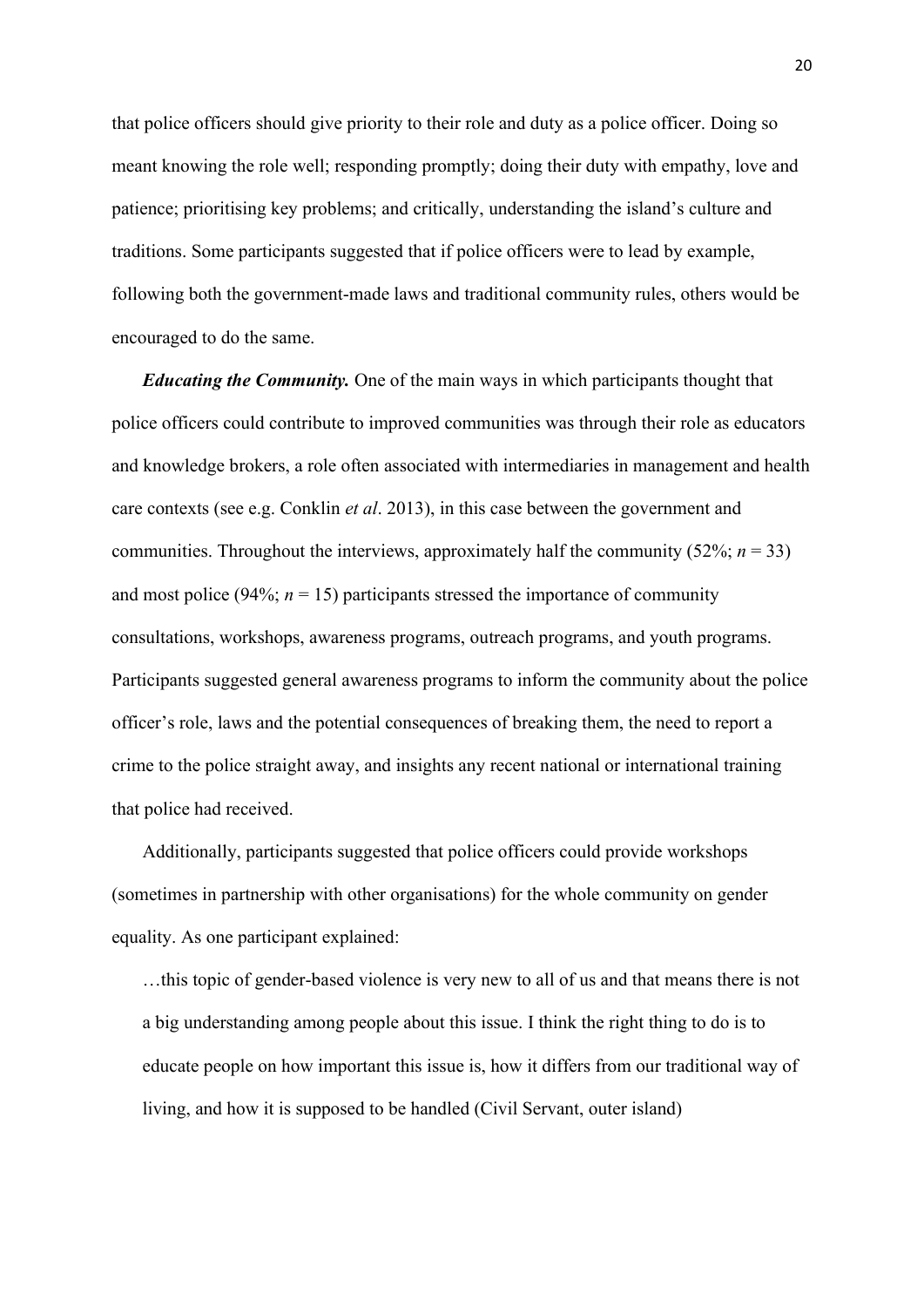To ensure that outer islands were not left behind, several participants thought that police in Funafuti could make use of national radio to share workshops. In addition to providing general guidance, the police officers' role includes providing advice and information to members of specific groups who may be unaware of their rights and responsibilities under the law (e.g., owners of alcohol-related businesses; newly married couples; alcohol users). These suggestions align with the National Action Plan (Attorney General's Office of Tuvalu and Pacific Community 2016).

*Enforcing the Laws.* To further contribute to preventing alcohol misuse, community (11%;  $n = 7$ ) and police (38%;  $n = 6$ ) participants suggested that police officers could be more proactive in the regulatory space. This included checking that businesses held the appropriate licences and complied with licensing provisions, with attention to their hours of operation, the sale of alcohol to intoxicated persons, and the sale of alcohol to minors.

Regarding domestic violence, several participants mentioned that prior to the introduction of legislation in 2014, domestic violence was regarded as a family matter. When it occurred, often a female victim would return to her 'real family' for a period. By contrast, the new law enabled police officers to enter the family home, arrest the alleged offender, take that person into custody, and possibly charge them with an offence to be heard in court. Half of the community (51%;  $n = 32$ ) and over two-fifths of the police (44%;  $n = 7$ ) participants explicitly mentioned police intervention to remove the offender from an incident scene for various crime types. Specifically, this suggestion was made by community  $(44\%; n = 28)$  and police (19%;  $n = 3$ ) participants for drunk and disorderly behaviour. Similarly, it was made by community (21%;  $n = 13$ ) and police (25%;  $n = 4$ ) participants for domestic violence cases. This suggests some community support for new legislative measures to address domestic violence in line with human rights initiatives. Additionally, three participants explicitly stated that it was good to have police involvement in these cases.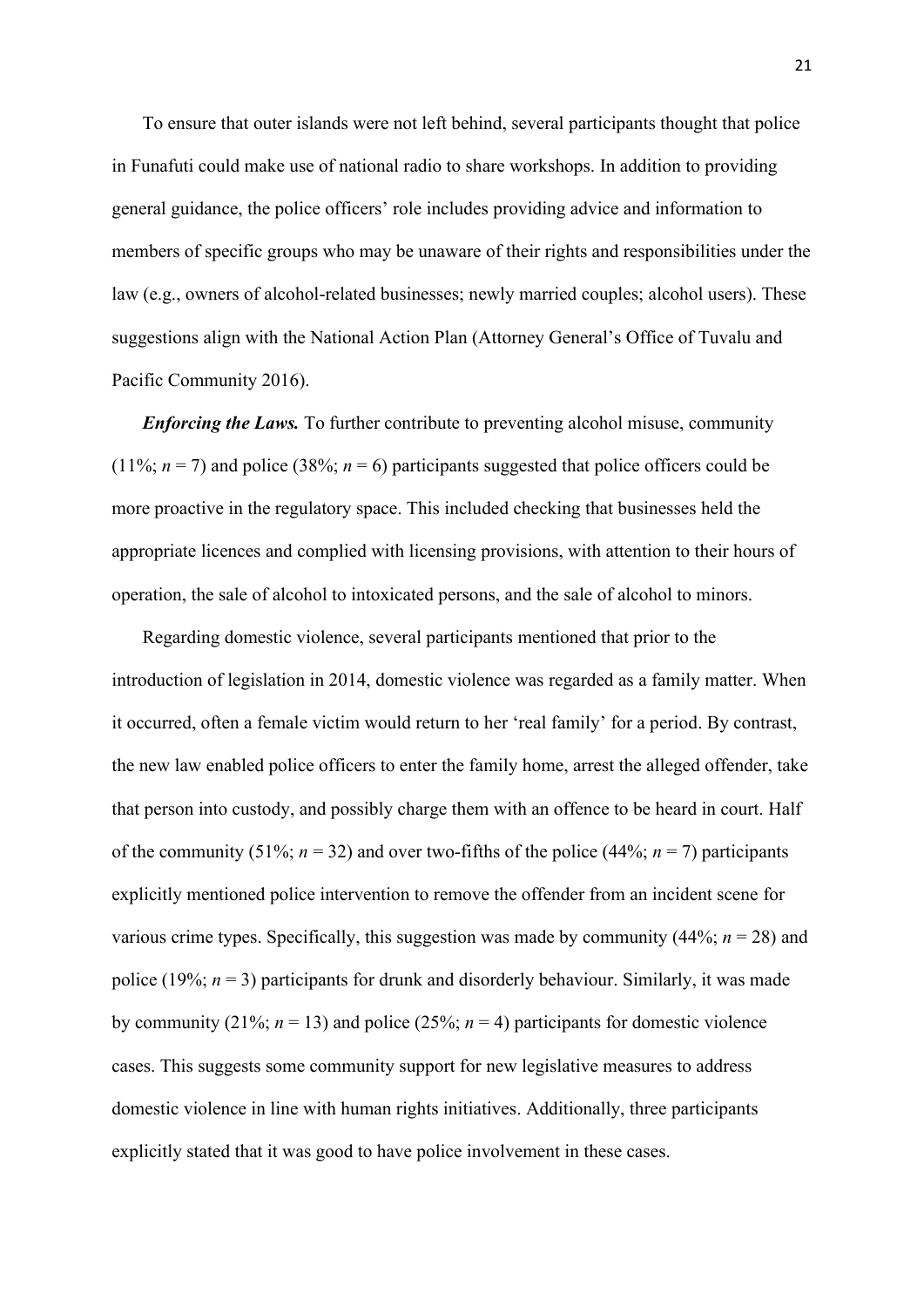Some participants suggested that detaining the person in a police cell for a short period (e.g., up to 24 hours) would allow the person to become calm or sober. Then community  $(11\%; n = 7)$  and police  $(25\%; n = 4)$  participants suggested that the police officer would advise them of laws and consequences. In some instances, police would also address their families to help prevent future instances of the same offence. The suggested purpose of detention was therefore mostly to prevent further incidents; however, several participants mentioned punishment. One participant suggested that a deterrent effect:

This law I can see helps not only the people who commit the crime, but it also sets an example to others. Life being in a prison cell for 24 hours is hard with mosquitos, smell and no bed to sleep properly. (Reverend, Funafuti)

Although participants were interested in removal of the offender from an incident scene, few discussed formal charges and prosecution in court. Most participants' responses made little distinction between detaining someone briefly in a police cell and sentencing them to a prison term, although some made it clear by stating things like: 'put him or her in jail for many years' (Young Person, outer island).

#### *Working with Leaders as a Bridge between Systems*

By far the most consistently emphasised suggestion to improve policing in Tuvalu was for police officers to work together with community members, leaders, and others such as service providers. Almost all community (90%;  $n = 57$ ) and police (89%;  $n = 14$ ) participants mentioned working together, developing and maintaining good relationships, and communicating well with each other. Community participants welcomed police officer involvement in all facets of community life, including attending community functions and council meetings.

*Developing Bylaws.* Working together with the elected island council (*Kaupule*) was seen to facilitate a shared understanding between police and the community. Community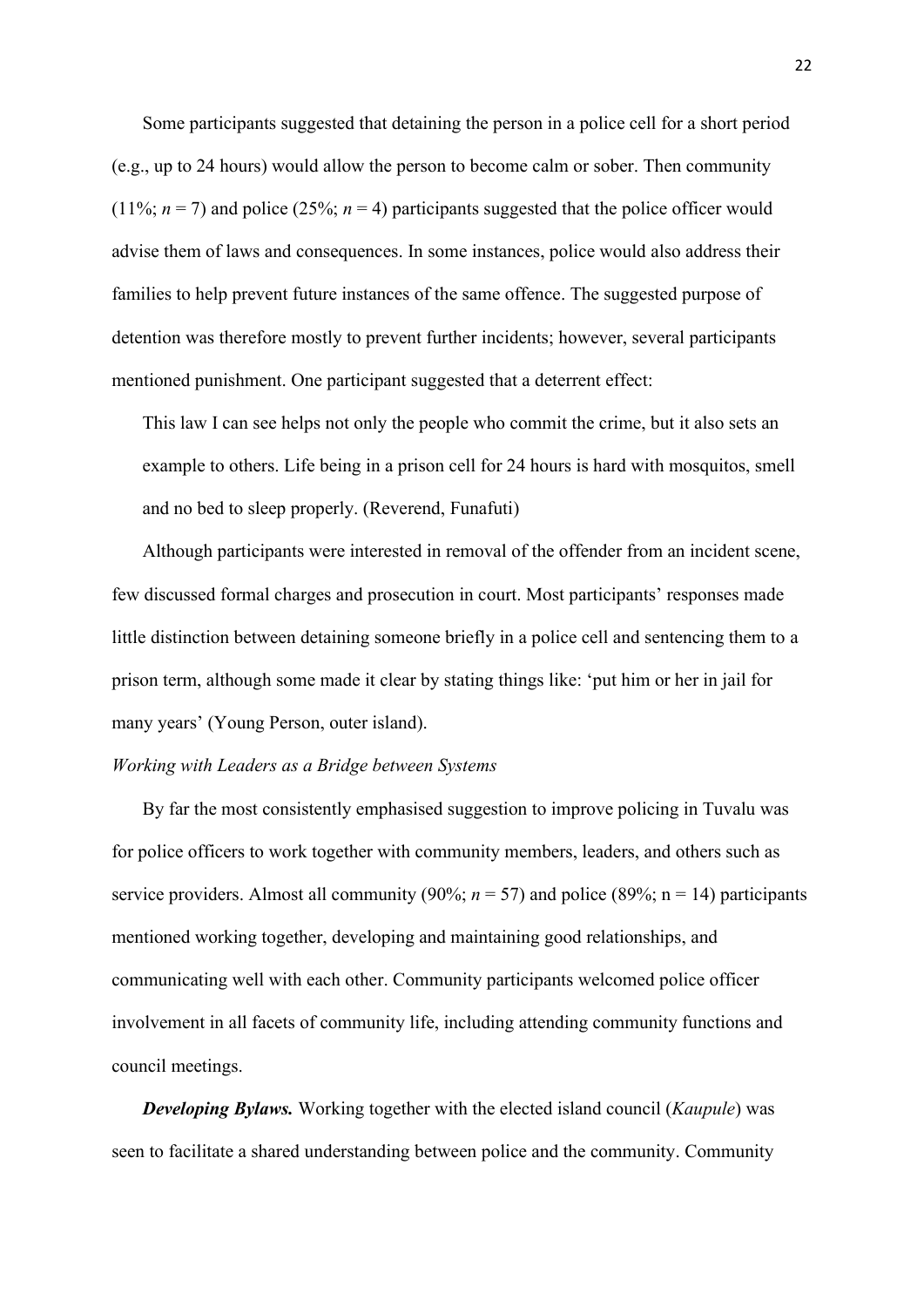participants (35%;  $n = 22$ ) suggested that opportunities might be identified to develop bylaws that would help to merge laws and unwritten community rules. Key examples of desirable bylaws that had been passed in some islands included: banning the sale and consumption of alcohol on Sundays; banning drinking in designated areas of the community; and banning public drinking in groups. Participants valued this approach:

On this island, no one is allowed to drink in the village. If you get caught by the police, they will take you to the island's meeting hall to be counselled. The maximum number of people who can drink publicly in the village is three, but there is a boundary beyond which you can drink. If you cross the boundary, you will be invited to the meeting hall by the old men…. As far as I have seen, things have improved since our *Falekaupule* made this rule. (Community Elder, outer island)

Once bylaws were passed, police officers could make a stronger contribution to the community by enforcing them; thereby acting as a bridge between the two systems.

*Seeking Support from Leaders.* Participants emphasised a reciprocal relationship: Community members should report crimes to the police and police officers should seek assistance from the community (often via community leaders) when needed. For example, if more manpower was needed, leaders could ask some men to assist the police. The *Falekaupule Act* 1997 states that 'it shall be the duty of every Falekaupule and of every Kaupule to use its resources to assist the police in the detection and prevention of crime within the area of its authority' (Part V, Section 41). In line with this, some councils of the outer islands already funded local 'special' or 'island' police to assist government police officers with human resources:

On this island, that is what we practice here. So, there are four special police we have to assist the police officer, especially at times of occasion, like Christmas and New Year. (Community Elder, outer island)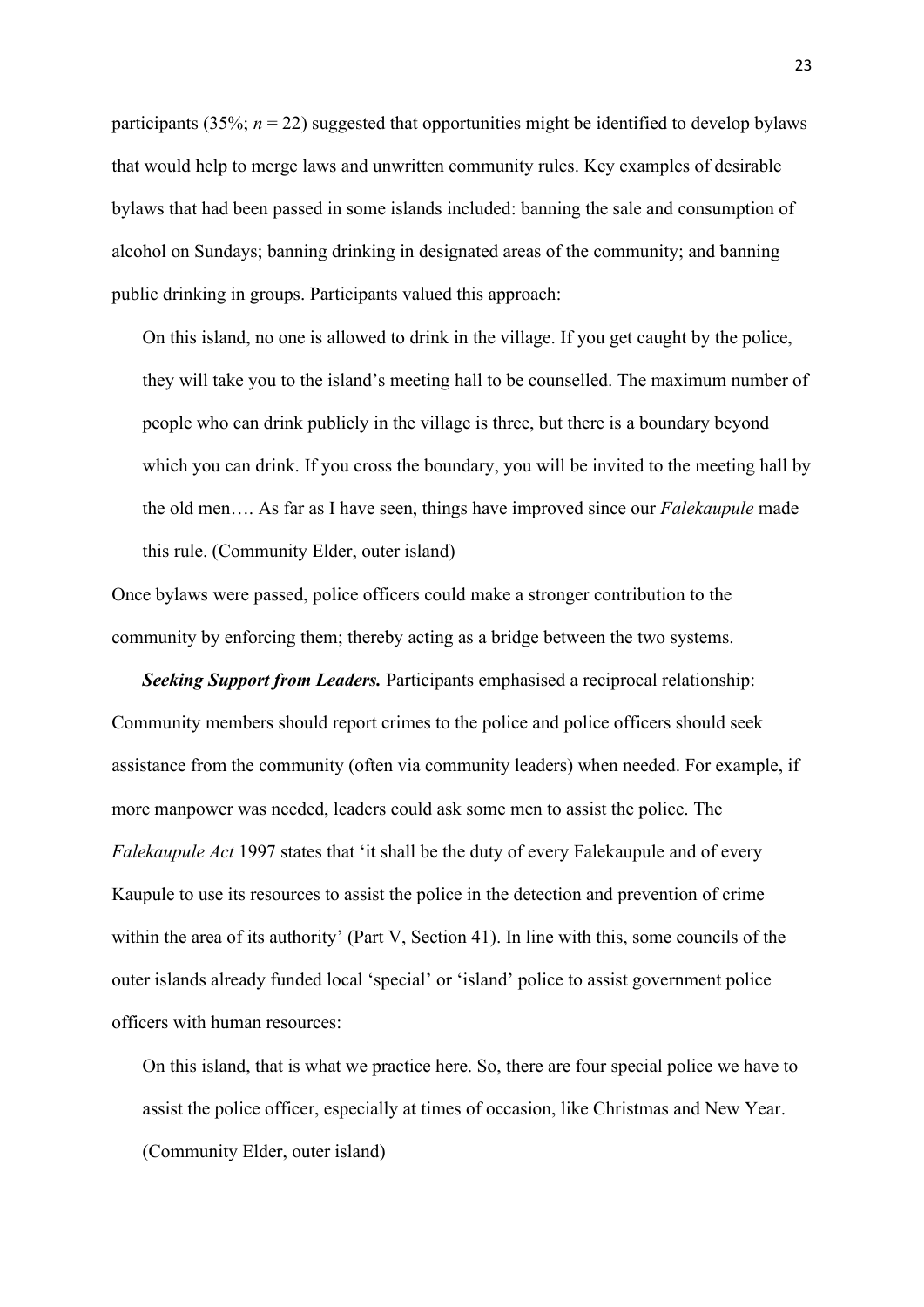Participants' comments about the special police and the way that they worked together with police officers were unanimously positive.

*Using Traditional Approaches.* Almost one-third of community (30%; *n* = 17) and a smaller proportion of police (13%;  $n = 2$ ) participants suggested that police officers should know and employ traditional approaches. For example, they should seek advice from the traditional leaders such as elders and ministers to help people to resolve their own disputes. One-quarter of community (25%;  $n = 16$ ) and almost one-third of police (31%;  $n = 5$ ) participants suggested that police seek assistance in the form of a traditional dispute resolution practice. Traditionally, a troublemaker is called by the leaders (old men of the village) to attend the meeting hall (*ahiga*, *maneapa, or falekaupule*). There they are counselled, advised, or disciplined by the leaders. For more serious infractions, the family of the person may also be asked to attend. As one participant explained:

According to traditions and customs, it is a shameful thing to anyone who is brought into community hall. This is a really big help to police officers to solve those kinds of antisocial behaviours. (Reverend, Funafuti)

Although Pratt and Melei (2018) noted that some traditional leaders perceived a decline in the relative importance of counsel by elders to community members,

several participants offered a different view:

As we all know that people are more obedient to our traditional laws rather than our formal laws (Community Elder, Funafuti).

In the traditional system, if a person repeated the same mistake, the chief would impose a punishment. One-fifth of community participants  $(21\%; n = 13)$  suggested that unpaid community work was a suitable option. Examples included clearing unwanted rocks from the lagoon, weeding or cutting grass on communal land, feeding animals on communal land, and delivering sandbags from the beach to the road to help level it. A small number of community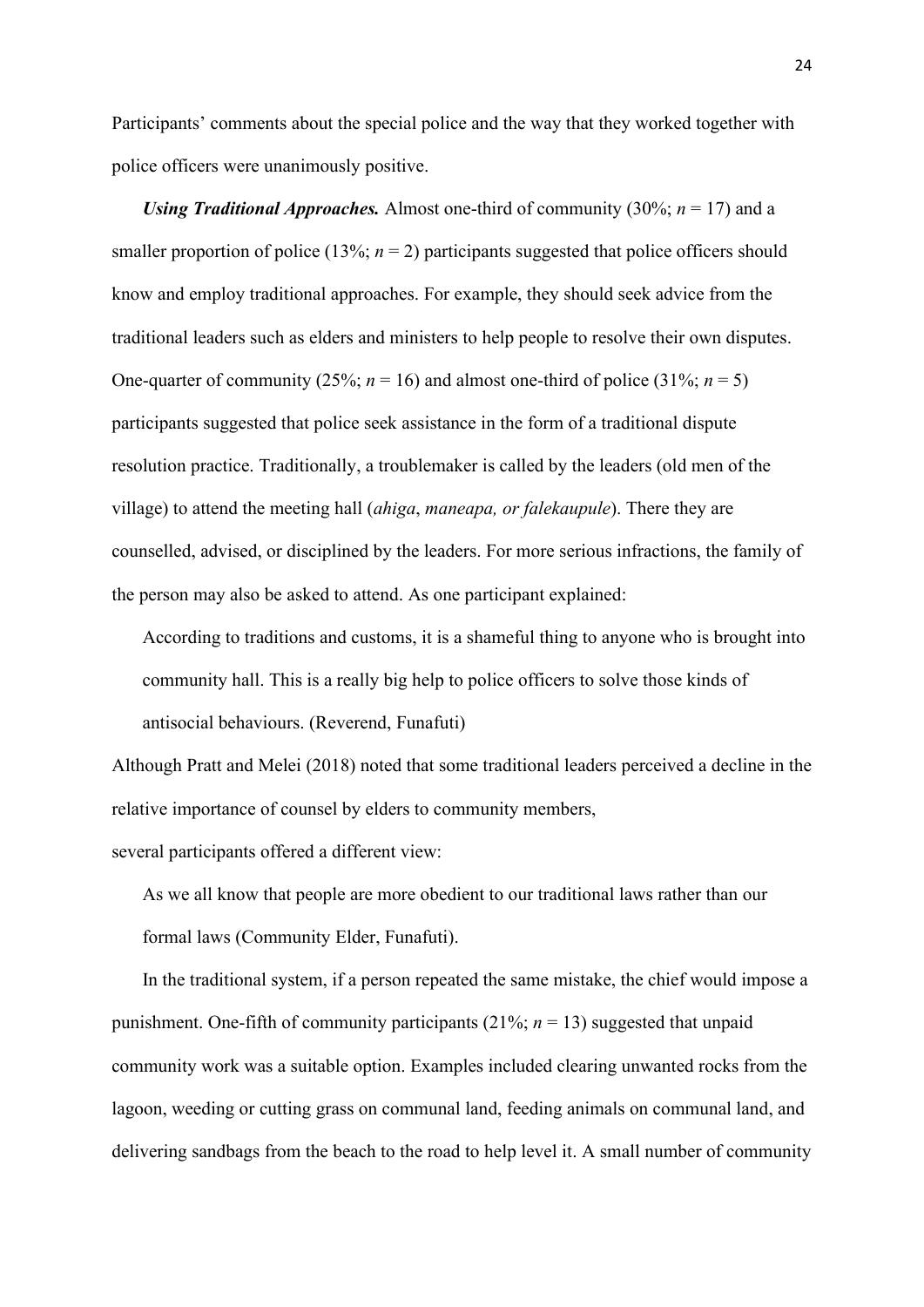(10%;  $n = 6$ ) and police (6%;  $n = 1$ ) participants explicitly noted that some past traditional punishments, such as corporal punishment (e.g., beating) could no longer be used as they breached human rights agreements. It is notable that participants tended to suggest the traditional approach of unpaid community work for disturbances of the peace in the community, such as drinking on a Sunday or fishing in a conservation area, which are associated with island rules or bylaws. As one participant observed, in some cases:

…not only are they punished by the law but also from their villages, island or community. (Reverend, Funafuti)

Some community participants (10%;  $n = 6$ ) suggested that it might be beneficial for traditional approaches to be formally recognised in the Constitution.

# **General Discussion**

This study aimed to gain insights into Tuvaluan police officers' and community members' perceptions of crime-related issues, issues with policing, and potential improvements. The findings of the study support previous research that highlighted concern amongst community members (McMurray 2014) and leaders (Pratt and Melei 2018) about the misuse of alcohol in Tuvalu. Additionally, they confirm agreement amongst police officers and community members that alcohol is overwhelmingly associated with disturbances of the peace in the community and family. However, we found that while community members focused on disturbances of the peace in the community, police officers were equally concerned with disturbances of the peace in the family, reflecting their remit to address domestic violence. The lower levels of concern about domestic violence reported by community members may be associated with justifications of violence (CSD *et al*. 2009, The Equality Institute 2019, UNICEF 2014) and developing community knowledge in this area. It is encouraging, therefore, that the study found support amongst community members for police to remove alleged offenders from incident scenes involving both drunk and disorderly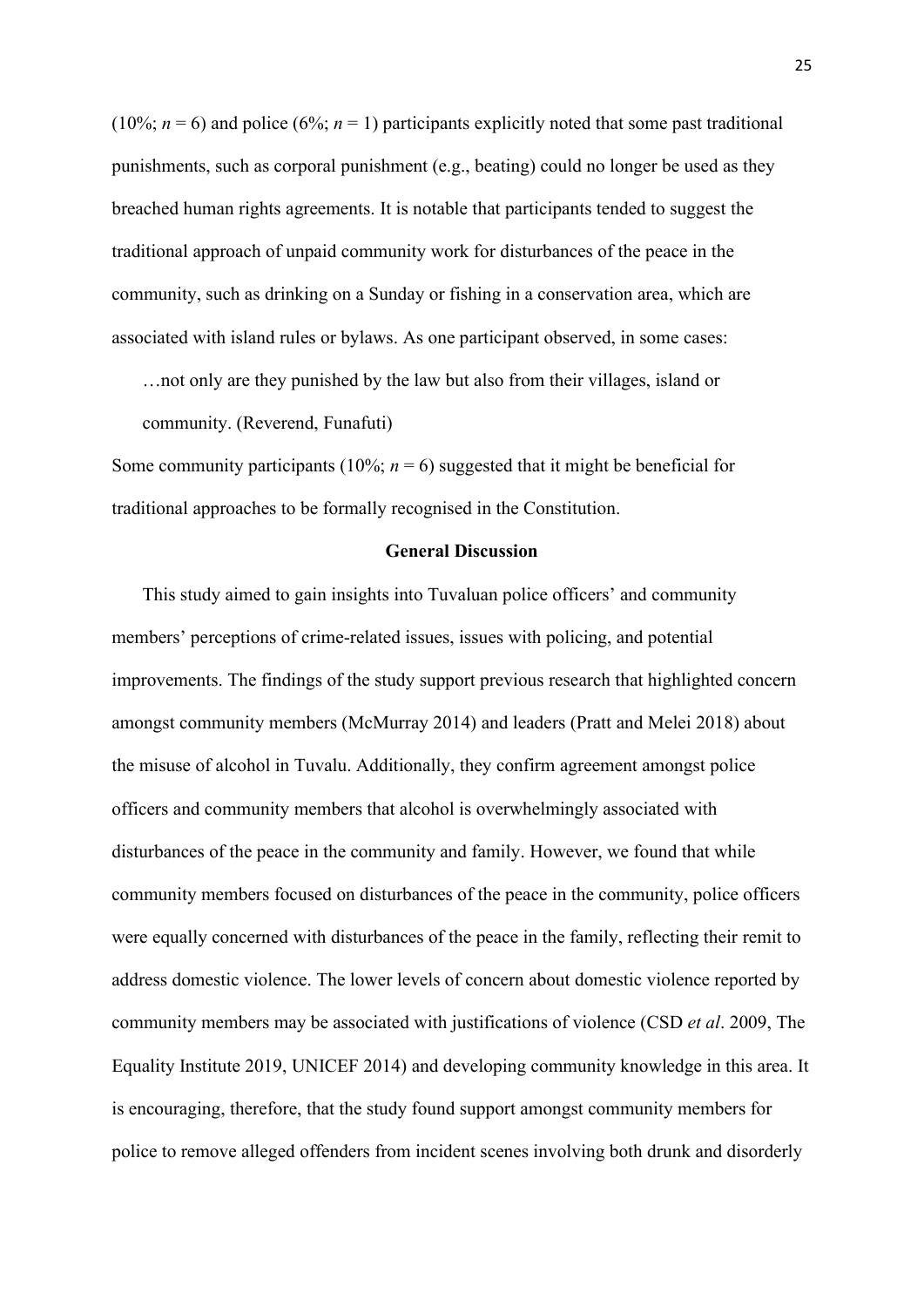behaviour and domestic violence. This suggests support for police involvement in domestic violence cases in line with recent legislation.

It is noteworthy that despite acknowledging the resourcing constraints faced by police officers, the community nevertheless expected a high standard of service delivery, with the ideals of prompt responses and professionalism. Importantly, the suggestions made by police officers and community members to improve policing were not limited to ideas that required additional equipment, infrastructure or human resources. They highlight the need for police officers in Tuvalu to be excellent communicators, with an important role as knowledge workers. Relatedly, they highlight the importance of police working together with the community and its leaders, suggesting that community consultation and engagement are valued very highly in Tuvalu. Overall, the suggestions for improvement reflected a community policing ethos (Cordner 2014, Fleming 2010, Segrave and Ratcliffe 2004) and were consistent with the directions of the National Action Plan in terms of widespread community consultation and education for justice professionals (Attorney-General's Office of Tuvalu and Pacific Community 2016). In line with previous research (e.g., Dinnen and McLeod 2009), this study highlighted the importance of traditional justice amongst community members in Tuvalu. The suggestions to better align formal and traditional laws and consequences warrant further discussion.

# *Aligning the Traditional and Formal Justice Systems*

The question of aligning traditional and formal justice systems is an important issue for consideration alongside human rights initiatives and a community policing ethos. Most importantly, community members reported a need for more coherent justice; they sought greater alignment of the formal and traditional justice systems. The main benefit to the community of such alignment would be that once unwritten community rules were made into bylaws, police officers can enforce them, thus helping to address matters of community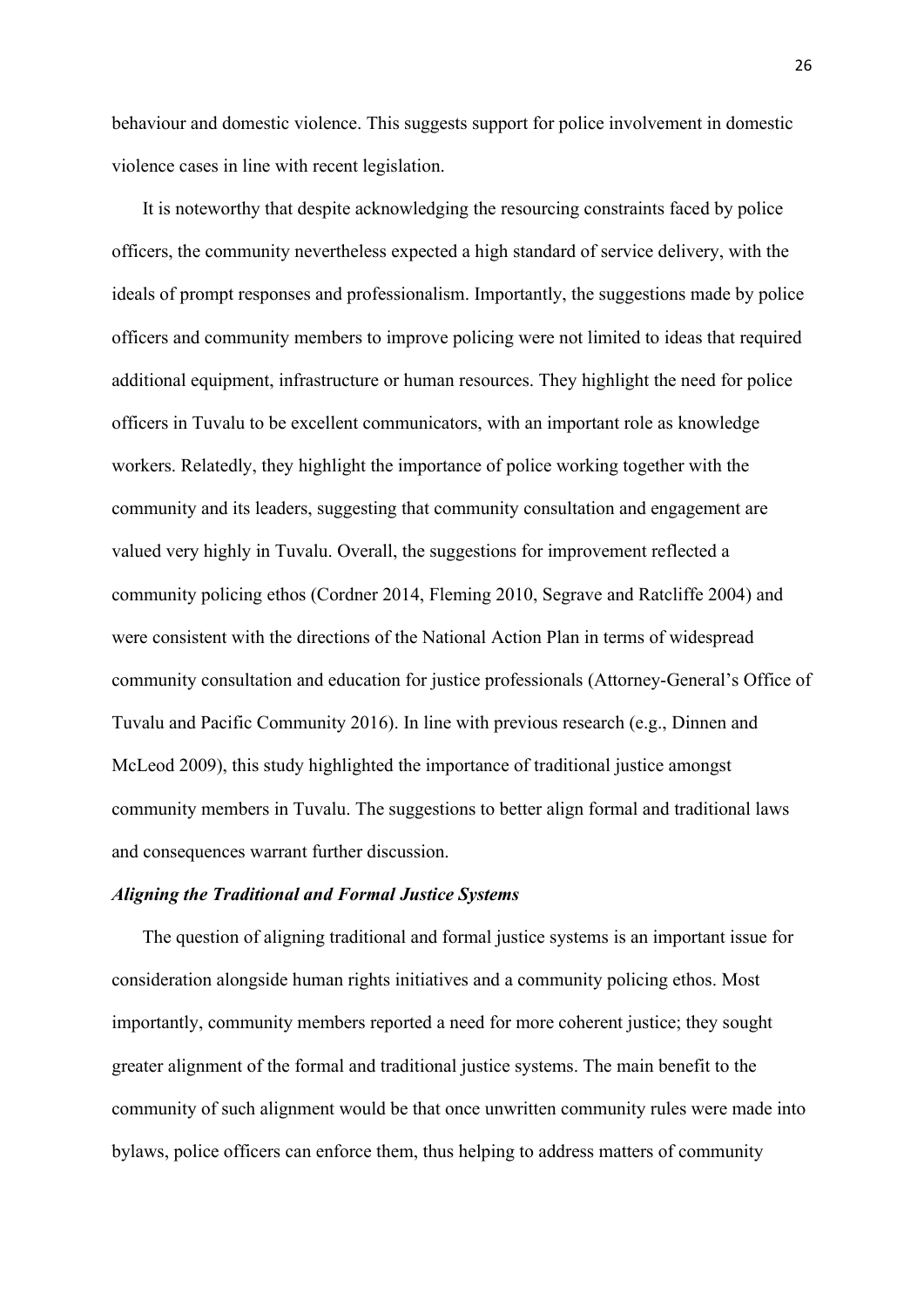concern. The findings of this study suggest that bylaws can operate alongside government laws to address the issue of misuse of alcohol and associated disturbances of the peace.

Unlike community members, however, police officers did not suggest that they should be involved in developing bylaws. Although community members may see police officers as the 'face' of government laws, police officers regard the making of law as being beyond the scope of their roles. However, their knowledge of existing governmental laws and endorsement of their role as knowledge brokers make police officers potentially helpful to the *Kaupule* members as they develop bylaws for approval by the *Falekaupule*. The bylaws developed in unique island circumstances may provide a valuable resource for other islands if they can be adapted appropriately to the specific community context.

Regarding traditional dispute resolution methods, police officers and community members alike endorsed the use of the traditional meeting hall, where community leaders would counsel or advise offenders. This type of approach is used in many forms worldwide (UNICEF 2017). It may be particularly valuable for diverting minor cases and cases involving young people from the more formal system (UNICEF 2017). However, the use of traditional justice mechanisms raises important questions about human rights initiatives; the dynamics of power must be considered. For example, the use of police discretion may result in biases in who has access to these approaches.

Further, the use of traditional dispute resolution approaches has been critiqued as a response to domestic violence cases (Forster 2011, George 2017). Although this study did not find support for traditional justice in response to domestic violence, broader gender-related considerations are also relevant for other offence types in which they are used. Specifically, questions arise as to the opportunities for women to be included in these systems, formally or informally, given the male dominance of traditional leadership. Women's informal contributions may be unacknowledged (Greener *et al*. 2011). Further research on the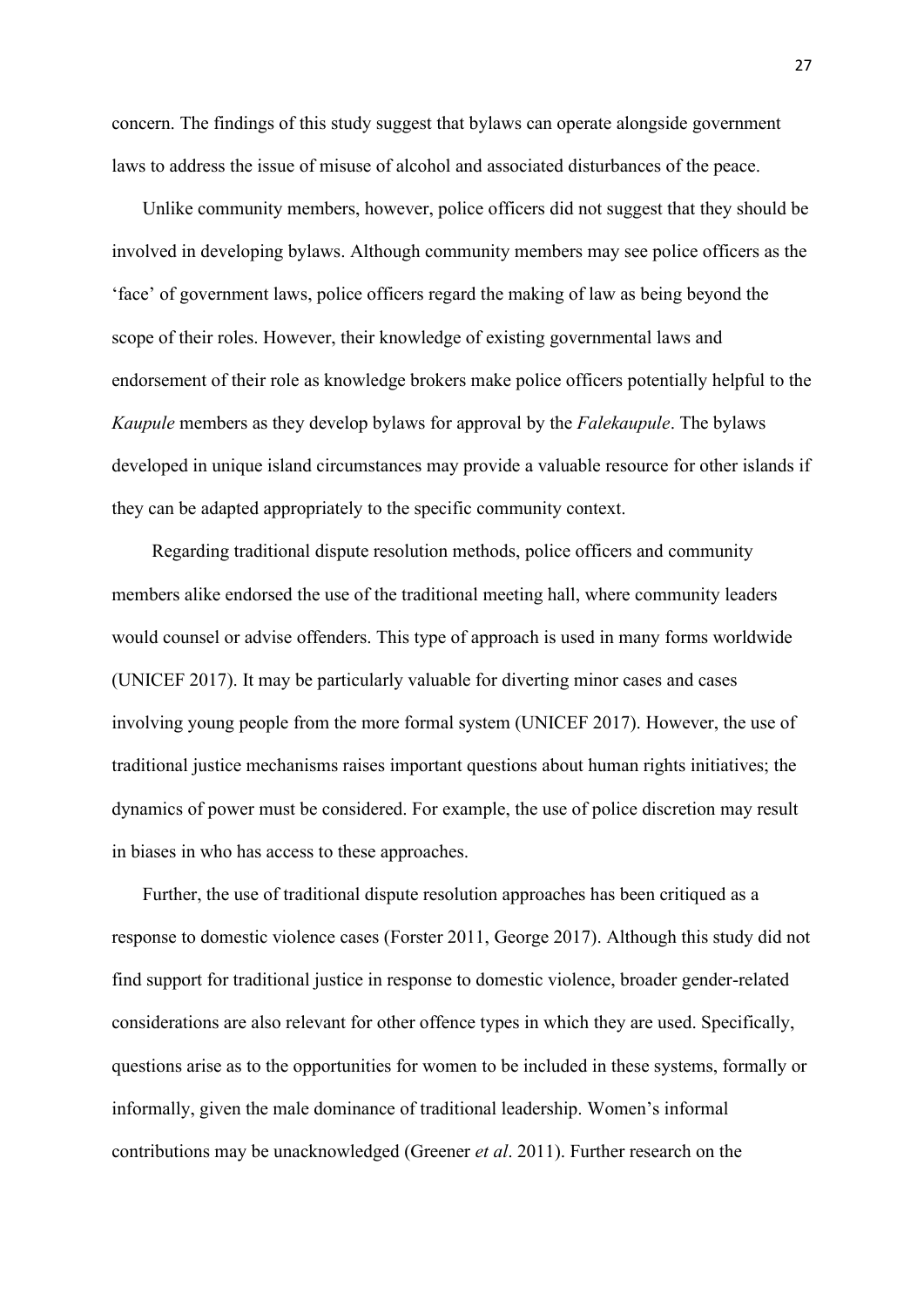mechanisms of this traditional approach in the context of improving human rights for women, children, and people with disabilities (Tavola 2018) consistent with the National Action Plan would make a valuable contribution to international debate.

The use of traditional practices beyond dispute resolution at the meeting hall was proposed by community members but not by police officers for disturbances of the peace in the community. While some participants acknowledged the potential human rights breaches associated with some customary punishments (such as beating), the use of traditional justice in conjunction with formal justice practices raises the ethical issue of punishment by two systems for the one offence (Corrin 2019). This concern has been discussed in an examination of the law in the Solomon Islands, which shares once shared a High Court Justice with Tuvalu. The Constitutions of both countries seem to allow formal law to 'override' customary law, but not the other way around – leaving open the possibility of double punishment (Corrin 2019). Further research can explore these issues in greater depth to determine how they can best be resolved in ways that align with human rights principles.

# *Limitations and Future Research*

This study explored police and community relations in eight islands of Tuvalu and across a diverse range of participant groups. The use of a purposive sample was appropriate for this study because it ensured the inclusion of participants from different islands, age groups, and community roles. It was nevertheless a non-random sample and it cannot be assumed that the findings reflect the range of views of the broader community or the entire police organisation (Tranter 2013). Although the structured interview approach did not allow opportunities to explore issues raised by participants in greater depth, it provided consistency across multiple interviewers, islands, and participant groups (Travers 2013). As part of a national community consultation, this study necessarily reported the crime-related issues about which participants expressed concern, rather than their actual prevalence in communities. Future studies could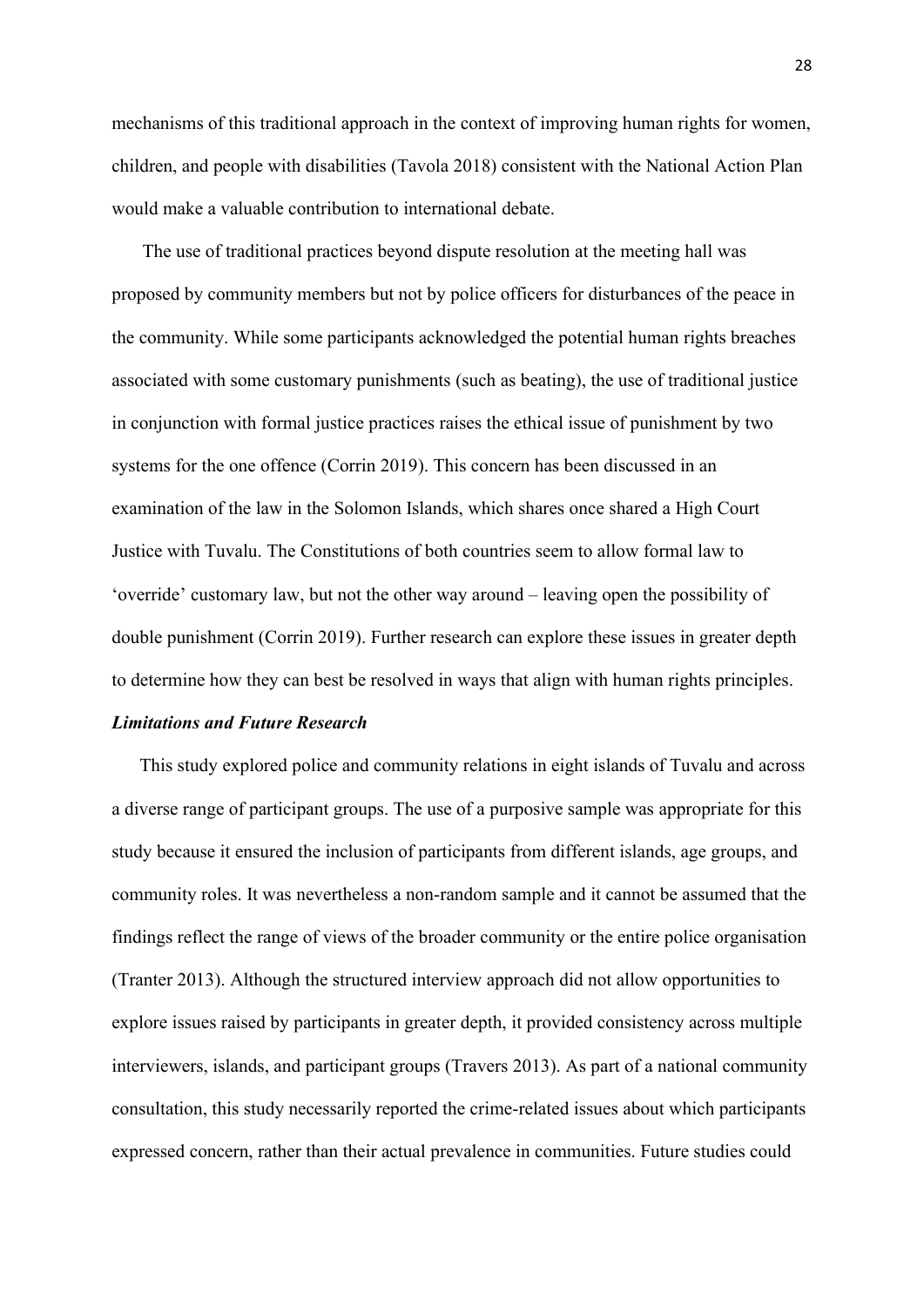supplement participants' perceptions with other data sources such as victim support agencies and recorded crime statistics, disaggregated by age and sex among other characteristics, as outlined by Tuvalu's National Action Plan (Attorney-General's Office of Tuvalu and Pacific Community 2016).

# **Conclusion**

This study explored police officers' and community members' perceptions of crimerelated issues, policing challenges, and suggestions for improvement in the Tuvalu—the first PIC to implement a National Action Plan on human rights. It contributes to insights into police-community relations in a hybrid justice system in a time of externally driven social and environmental change. Overall, the findings of the study suggest support for a community policing ethos. Specifically, they suggest support for police intervention to keep the peace in communities and families. They endorse initiatives such as community awareness programs and strongly support police and community leaders working together. The findings align with whole-of-government initiatives outlined in Tuvalu's National Action Plan on human rights and recent legislation aimed at protecting families from domestic violence. By working together with leaders, community members perceived that police could help to improve the alignment of the formal and traditional justice systems to better address community concerns. Further research is warranted to explore how greater alignment of formal and traditional justice can be achieved in ways that support and protect the human rights of vulnerable groups.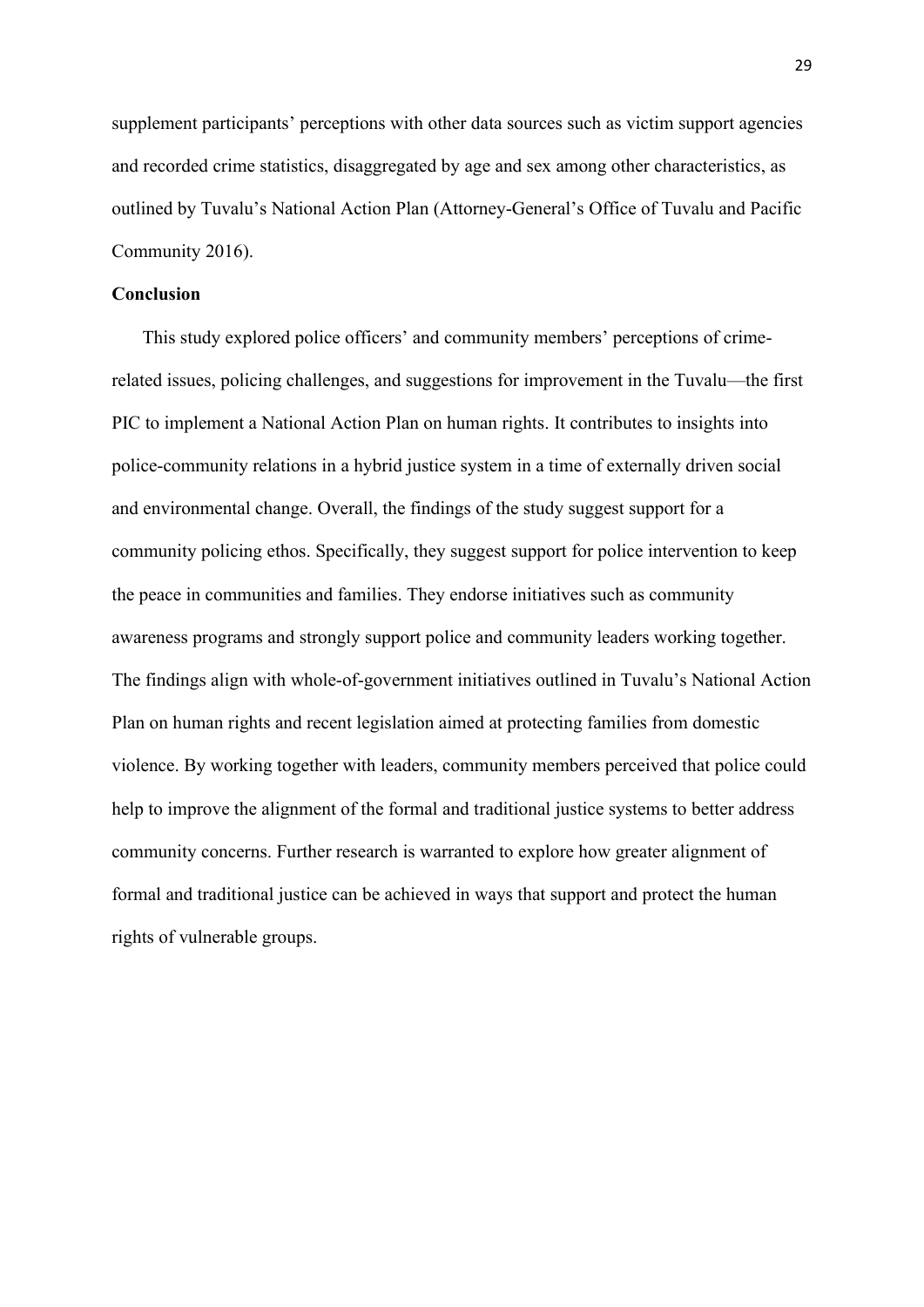# **Funding**

Dr Danielle Watson received grants from the Australian Federal Police through their Pacific Police Development Programme – Regional (PPDP-R) and the University of the South Pacific through the Strategic Research Theme Project Funding to facilitate in-country data collection and preliminary analysis with a local research team. Dr Loene Howes received a grant from the College of Arts, Law and Education (CALE) Hothouse Grant Scheme at the University of Tasmania to facilitate further data analysis.

# **Acknowledgements**

The authors would like to thank Former Commissioner of Police, Luka Falefou, In-Country Project Coordinator, Mr Timi Melei, the Tuvalu Police Service and all police officers and community members who participated in the study. We also thank the research team based at University of the South Pacific for their work in collecting and analysing data. We thank the Tuvalu-based research assistants who collected interview data and those who translated responses from Tuvaluan into English.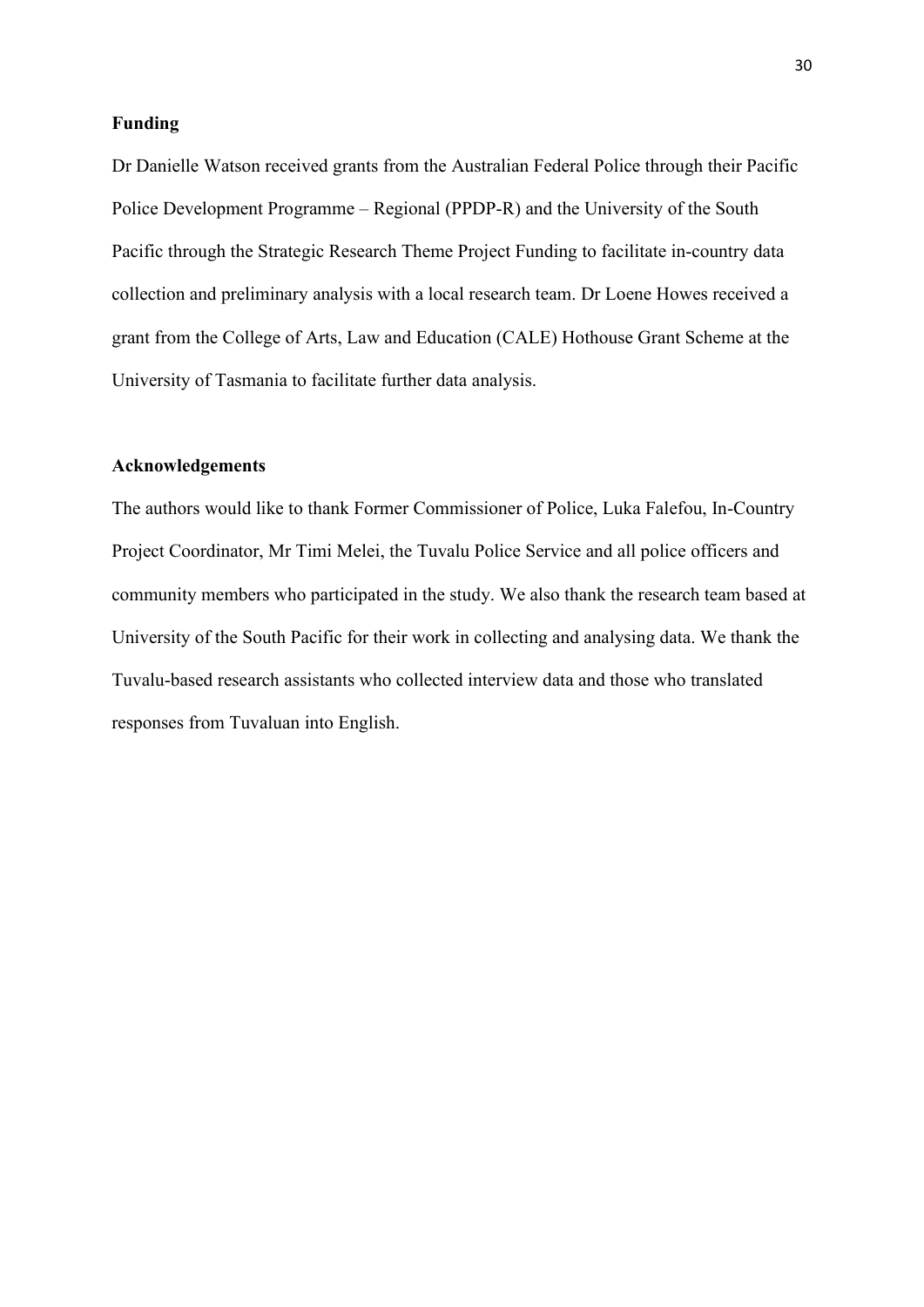#### **References**

- Allen & Clarke. (2017). *Evaluation of New Zealand's development cooperation in Tuvalu: Final report*. Wellington: Allen & Clarke Policy and Regulatory Specialists Ltd.
- Attorney General's Office of Tuvalu and Pacific Community. (2016). *National human rights Action Plan 2016-2020.* Suva, Fiji: Government of Tuvalu.
- AusAid. (2008). *Violence against women in Melanesia and East Timor: Building on global and regional promising approaches*. Canberra: Office of Development Effectiveness, AusAid.
- Australian Federal Police. (2017). *Corporate plan 2017-18: Covering 2017-18 to 2020-21*. Canberra: AFP.
- Bull, M., George, N., & Curth-Bibb, J. (2019). The virtues of strangers? Policing gender violence in Pacific Island countries. *Policing and Society,* 29 (2), 155-170.
- Braithwaite, J. (2015). Rethinking criminology through radical diversity in Asian reconciliation. *Asian Journal of Criminology,* 10, 183-191.
- Braun, V., & Clarke, V. (2006). Using thematic analysis in psychology. *Qualitative Research in Psychology,* 3, 77-101.
- Central Statistics Division, Secretariat of the Pacific Community, and Macro International. (2009). *Tuvalu demographic and health survey 2007*. Noumea, New Caledonia: Secretariat of the Pacific Community.
- Central Statistics Division. (2012). *Tuvalu national population and housing census 2012: Migration, urbanisation and youth monograph*. Suva, Fiji: United Nations Population Fund, Pacific Subregional Office.
- Central Statistics Division. (2017). *Tuvalu population and housing mini-census 2017: Preliminary report*. Funafuti, Tuvalu: Ministry of Finance, Economic Planning and Industries.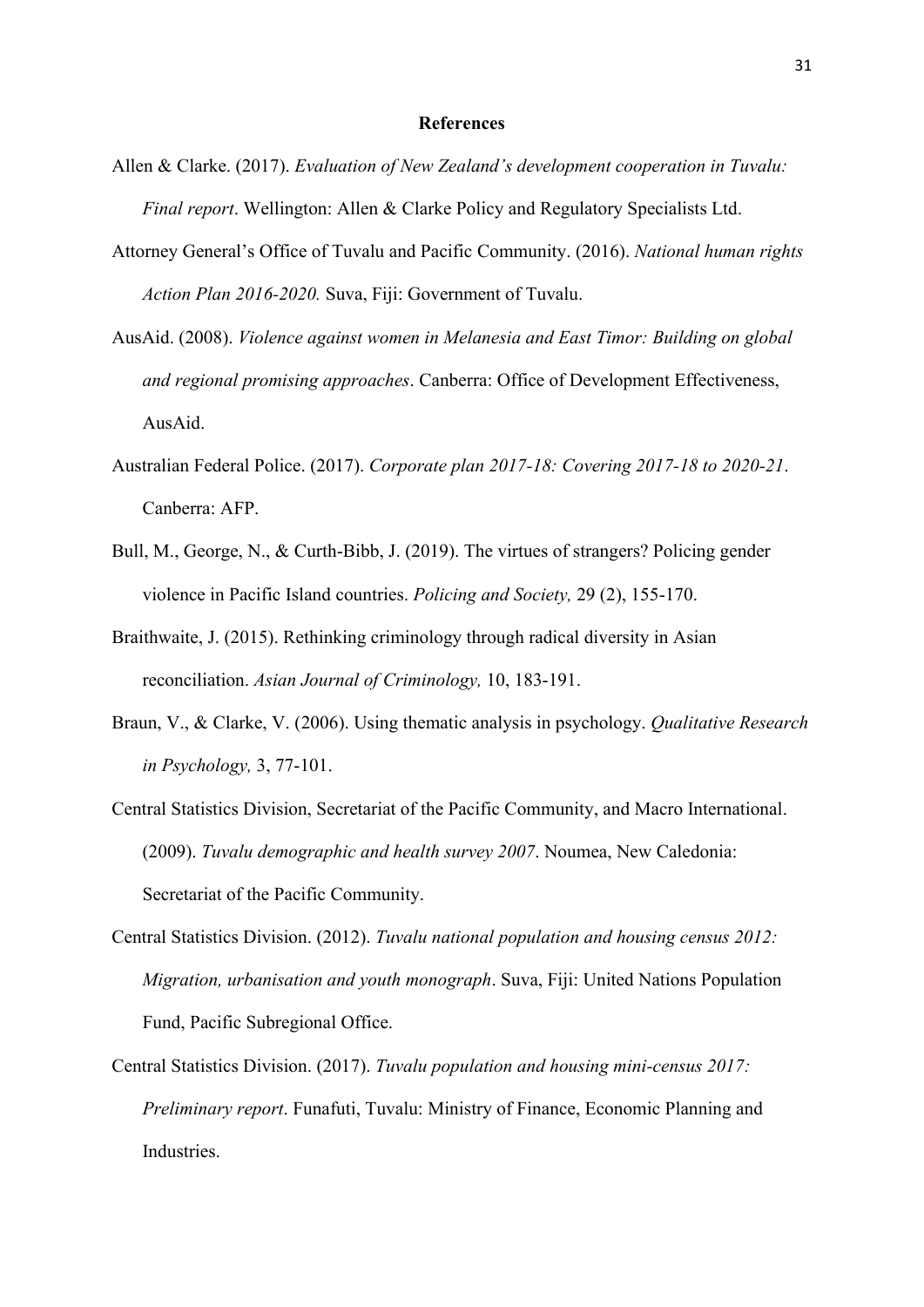- Conklin, J., Lusk, E., Harris, M., Stolee, P. (2013). Knowledge brokers in a knowledge network: The case of Seniors Health Research Transfer Network knowledge brokers. *Implementation Science*, 8 (7), 1-10.
- Cordner, G. (2014). Community policing. *In*: M.D. Reisig & R.J. Kane, eds. *The Oxford handbook of police and policing*. Oxford University Press, 148-171.
- Corrin, J. (2019). Plurality and punishment: Competition between state and customary authorities in Solomon Islands. *The Journal of Legal Pluralism and Unofficial Law,* 51 (1), 29-47.
- Department of Foreign Affairs and Trade. (2019). *Pacific women shaping development: Tuvalu country plan summary.* Canberra: Australian Government.
- Dinnen, S., & McLeod, A. (2009). Policing Melanesia international realities and local expectations. *Policing and Society*, 19 (4), 333-353.
- Dobell, G. (2007). Australia and the Pacific's lost generation. *Quadrant,* 9-17.
- European External Action Service. (2019). *EU annual report on human rights and democracy in Tuvalu, 2018.* Brussels, Belgium: European External Action Service.
- Fleming, J. (2010). Community policing: The Australian connection. *In*: J. Putt, ed. *Community policing in Australia*. Canberra: Australian Institute of Criminology (Research and Policy Series No. 111, 1-7).
- Forster, C. (2011). Ending domestic violence in Pacific Island countries: The critical role of law. *Asian-Pacific Law and Policy Journal,* 12 (2), 123-144.
- Fulu, E., & Miedema, S. (2015). Violence against women: Globalizing the integrated ecological model. *Violence against Women,* 21 (12): 1431-1455.
- George, N. (2017). Policing "conjugal order": Gender, hybridity and vernacular security in Fiji. *International Feminist Journal of Politics,* 19 (1), 55-70.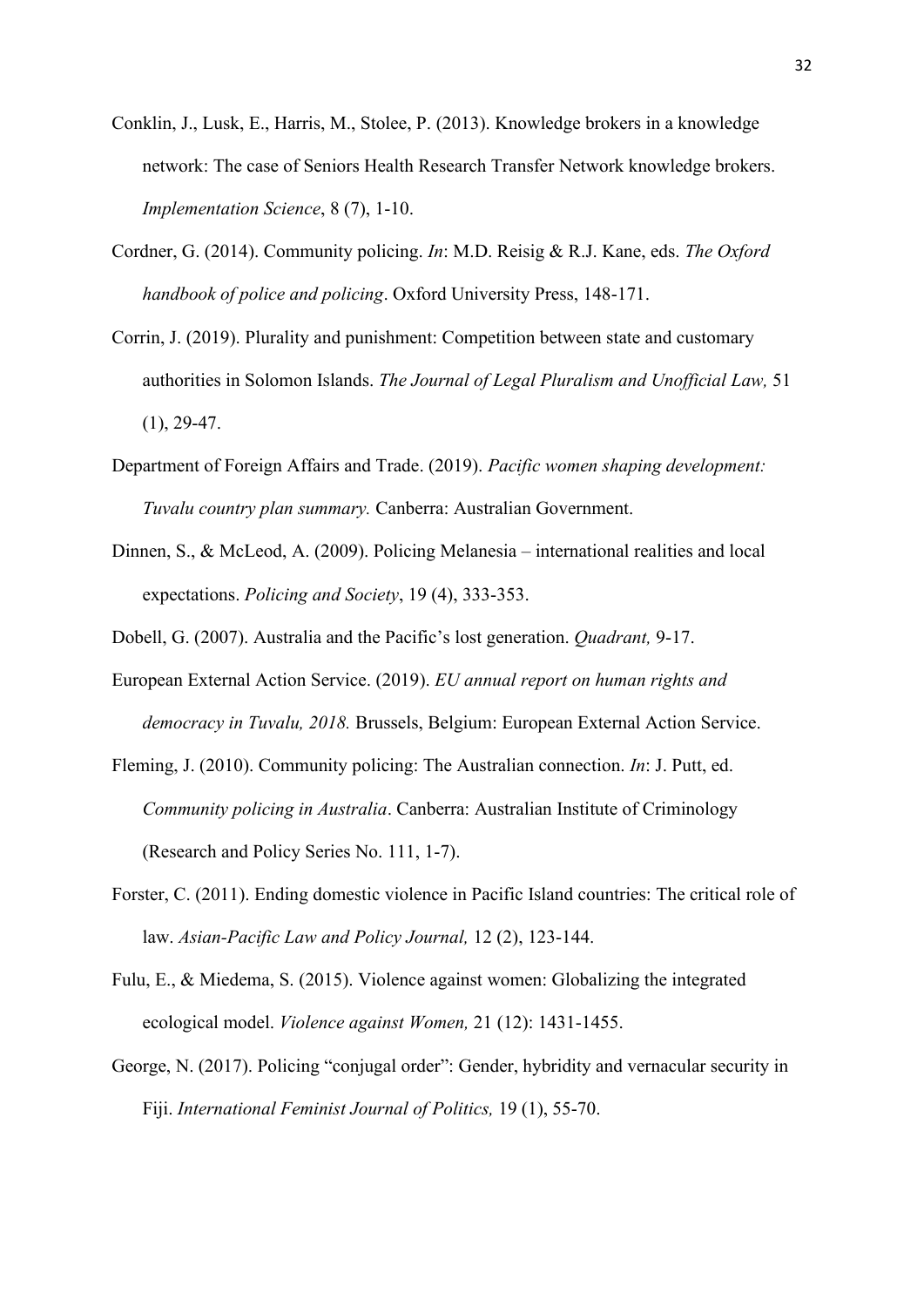Government of Tuvalu. (2016). *Te Kakeega III: National Strategy for Sustainable Development 2016 to 2020.* Suva, Fiji: Government of Tuvalu.

- Handley, E. (2019). Australia accused of putting coal before Pacific 'family' as region calls for climate change action. *ABC News*, 16 August. Available from [https://www.abc.net.au/news/2019-08-16/australia-slammed-watering-down-action](https://www.abc.net.au/news/2019-08-16/australia-slammed-watering-down-action-climate-change-pacific/11420986)[climate-change-pacific/11420986](https://www.abc.net.au/news/2019-08-16/australia-slammed-watering-down-action-climate-change-pacific/11420986)
- Greener, B.K., Fish, W.J., & Tekulu, K. (2011). Peacebuilding, gender and policing in Solomon Islands. *Asia Pacific Viewpoint*, 52 (1), 17-28.
- Harris, V., & Goldsmith, A. (2012). Police in the development space: Australia's international police capacity builders. *Third World Quarterly,* 33 (6), 1019-1036.
- Högström, J. (2012). Women's representation in national politics in the world's democratic countries: A research note. *Journal of Women, Politics and Policy,* 33 (3), 263-279.
- Iati, I. (2017). Pacific regionalism and the Polynesian Leaders Group. *The Round Table: The Commonwealth Journal of International Affairs,* 106 (2), 175-185.
- Lawson, S. (2017). Australia, New Zealand and the Pacific Islands Forum: A critical review. *Commonwealth and Comparative Politics,* 55 (2), 214-235.
- Levine, S. (2012). The experience of sovereignty in the Pacific: Island states and political autonomy in the twenty-first century. *Commonwealth and Comparative Politics,* 50 (4), 439-455.
- McLeod, A. (2009). Police capacity development in the Pacific: The challenge of local context. *Policing and Society*, 19 (2), 147-160.
- McMurray, C. (2014). *Pacific Police Development Program: Tuvalu survey.* Canberra: Australian Demographic and Social Research Institute, Australian National University.
- Miedema, S.S., & Fulu, E. (2018). Globalization and theorizing intimate partner violence from the global south. In K. Carrington, R. Hogg, J. Scott, & M. Sozzo, eds. *The*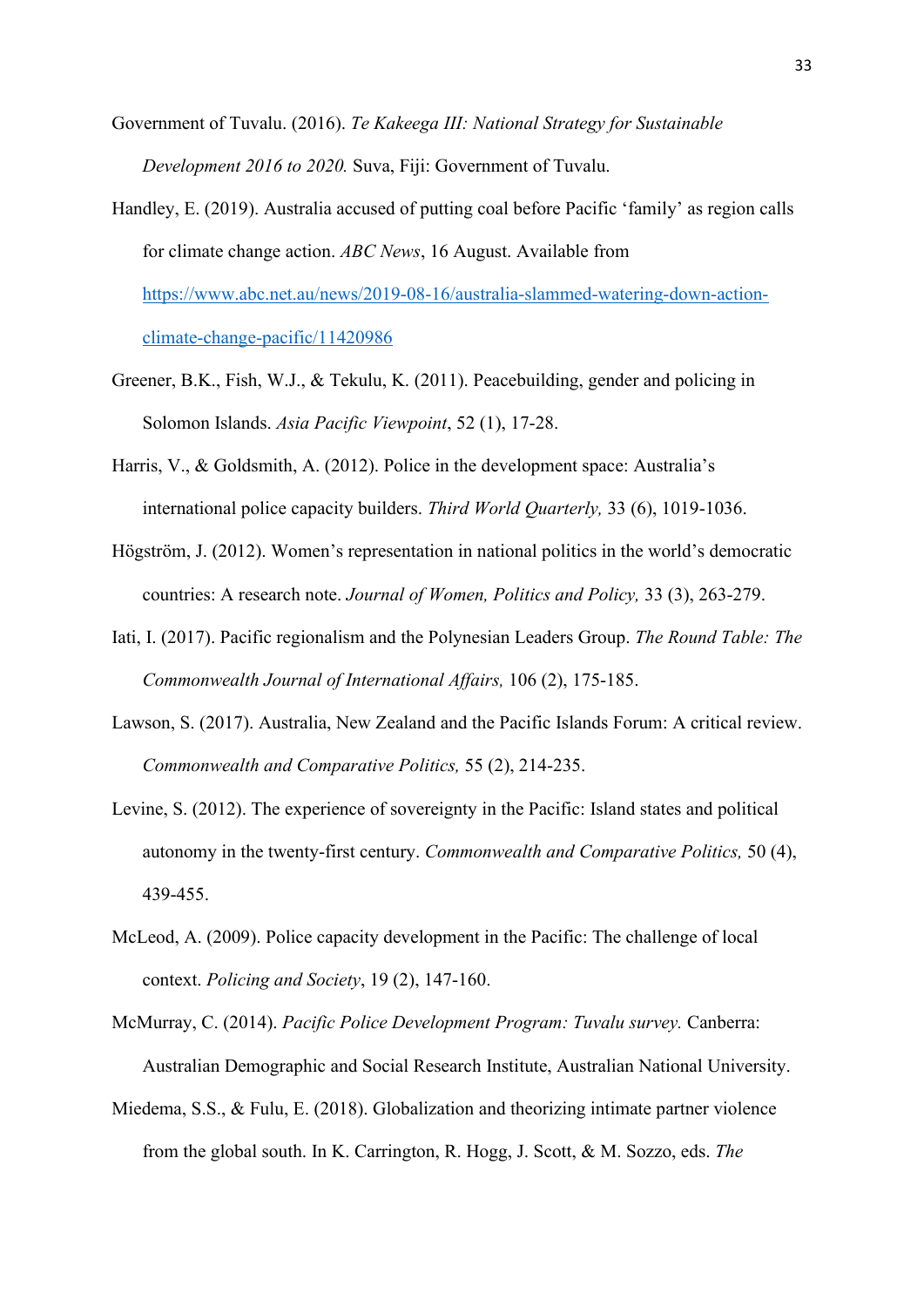*Palgrave handbook of criminology and the global south*. Cham: Switzerland: Palgrave Macmillan, 867-882.

Newton, T. (1998). Policing in the South Pacific Islands. *The Police Journal*, 349-352.

Oppong, N. (2016). The twists and turns of institutional innovation in small island developing states: The case of Tuvalu. *Commonwealth and Comparative Politics,* 54 (1), 23-45.

Pacific Island leaders call for Australia to be ousted from regional forum over 'neocolonial' attitude. (2019). *The Japan Times,* 19 August. Available from [https://www.japantimes.co.jp/news/2019/08/19/asia-pacific/pacific-islands-challenge](https://www.japantimes.co.jp/news/2019/08/19/asia-pacific/pacific-islands-challenge-australia-climate-row/#.XdX7y5MzaUk)[australia-climate-row/#.XdX7y5MzaUk](https://www.japantimes.co.jp/news/2019/08/19/asia-pacific/pacific-islands-challenge-australia-climate-row/#.XdX7y5MzaUk)

- Pacific Women Shaping Development. (2017). *Annual progress report (2016-2017)*. Suva, Fiji: Pacific Women Support Unit.
- Power, R., Scmich, L., & Nosa, V. (2015). A response for substance and harm reduction in Pacific Island countries and territories. *Harm Reduction Journal,* 12 (48), 1-4.
- Pratt, T., & Melei, T. (2018). One of the smallest prison populations in the world under threat: The case of Tuvalu. In K. Carrington, R. Hogg, J. Scott, & M. Sozzo, eds. *The Palgrave handbook of criminology and the global south*. Cham, Switzerland: Palgrave Macmillan, 729-750.
- Putt, J. (2010). Community policing in rural and remote Australia. In J. Putt, ed. *Community policing in Australia*. Canberra: Australian Institute of Criminology (Research and Policy Series No. 111, 32-40).
- Rankine, J., Percival, T., Finau, E., Hope, L.-T., Kingi, P., Peteru, M. C., Powell, E., Robati-Mani, R., & Selu, E. (2017). Pacific peoples, violence, and the Power and Control Wheel. *Journal of Interpersonal Violence,* 32 (18), 2777-2803.
- Segrave, M., & Ratcliffe, J. (2004). *Community policing: A descriptive overview*. Canberra: Australian Institute of Criminology.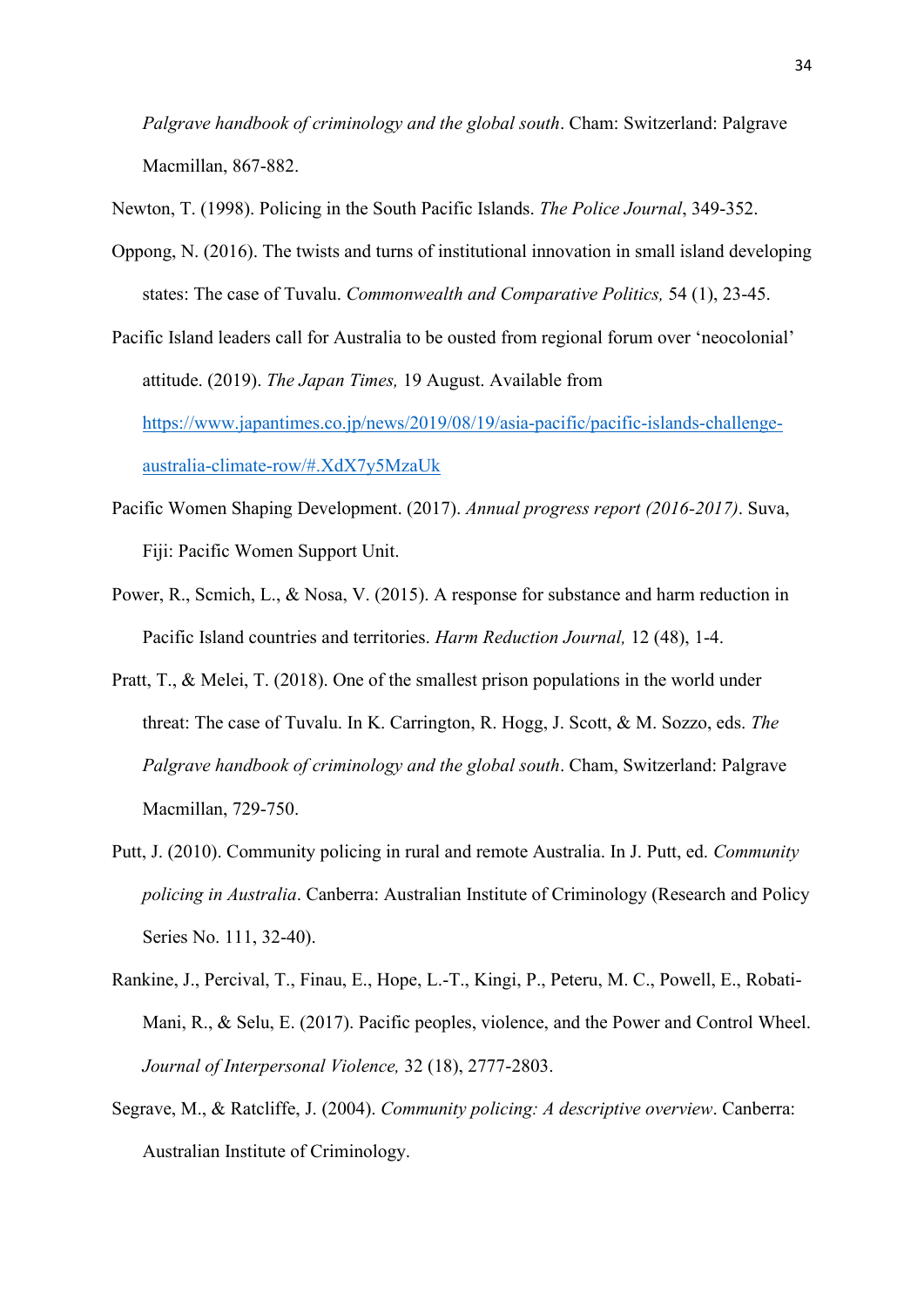- Tavola, H. (2018). *Tuvalu study on people with a disability*. Canberra: Department of Foreign Affairs and Trade/Pacific Women Shaping Pacific Development.
- The Equality Institute. (2019). *Literature review: Ending violence against women and girls.* Canberra: Department of Foreign Affairs and Trade.
- Tranter, B. (2013). Sampling. *In*: M. Walter, ed. *Social research methods* (3rd ed.). South Melbourne: Oxford University Press, 99-118.
- Travers, M. (2013). Qualitative interviewing methods. In M. Walter, ed. *Social research methods* (3rd ed.). South Melbourne: Oxford University Press, 227-253.
- United Nations. (2015). *Transforming our world: United Nations 2030 agenda for sustainable development*. New York: United Nations.
- United Nations Children's Fund. (2014). *Hidden in plain sight: A statistical analysis of violence against children*. New York: UNICEF.
- United Nations Children's Fund. (2017). *Situation analysis of children in Tuvalu*. Suva, Fiji: UNICEF.
- United Nations Population Fund. (2019). *Measuring prevalence of violence against women in Asia-Pacific*. Bangkok, Thailand: UNPFA Asia and the Pacific. Available from https://asiapacific.unfpa.org/en/knowvawdata
- Watson, D. (2017). *Tuvalu Police stakeholder perceptions survey*. Suva, Fiji: University of the South Pacific.

Watson, D., Boateng, F.D., & Miles-Johnson, T., 2019. Legitimizing police practices: A study of stakeholder perceptions of police trustworthiness, effectiveness and relationship with the community. *Police Practice and Research*. Available at doi: 10.1080/15614263.2019.1697265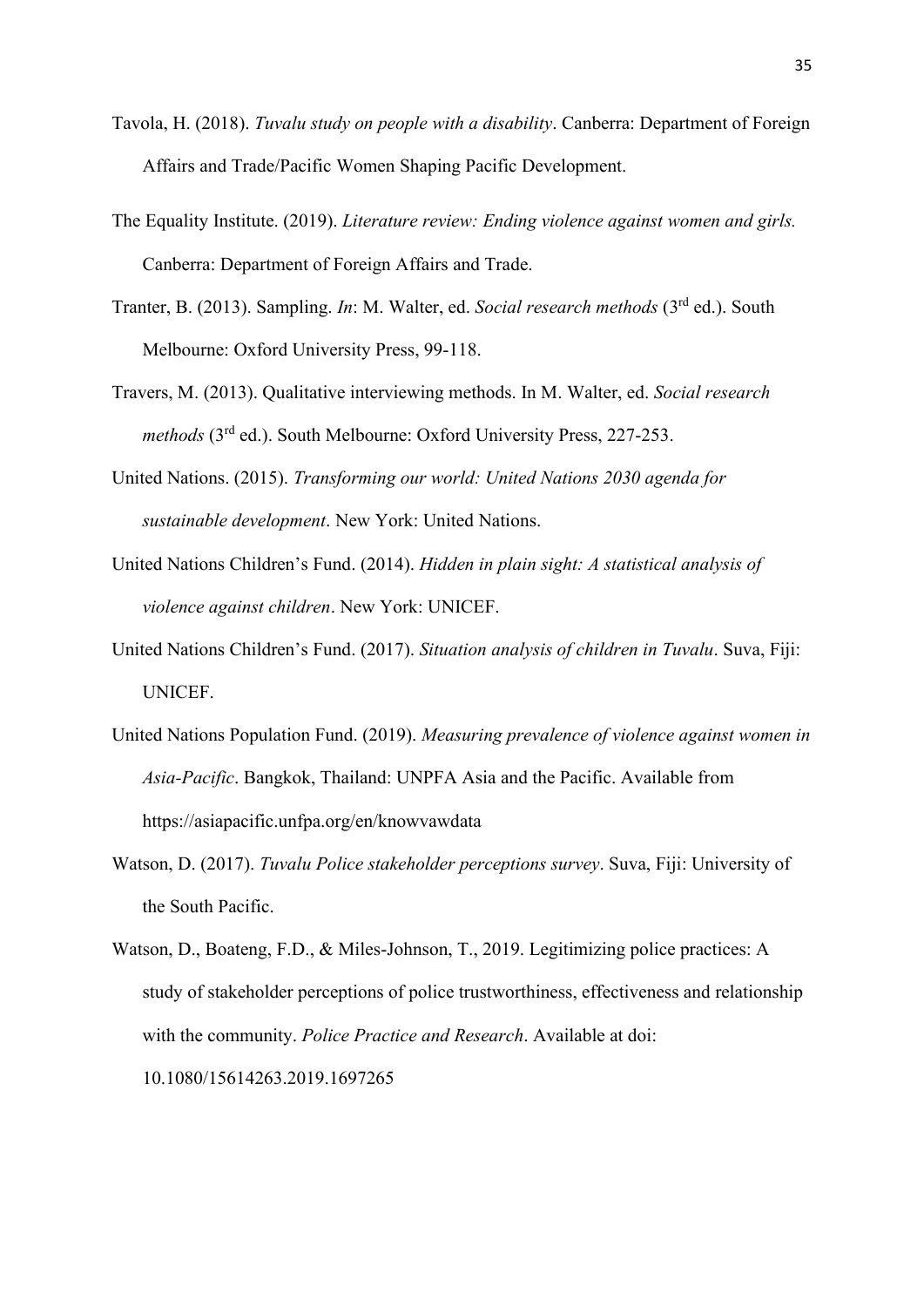- World Health Organization. (2013). *Global school-based student health survey (GSHS): Tuvalu fact sheet*. Geneva, Switzerland: WHO. Available from [https://www.who.int/ncds/surveillance/gshs/2013\\_Tuvalu\\_Fact\\_Sheet.pdf](https://www.who.int/ncds/surveillance/gshs/2013_Tuvalu_Fact_Sheet.pdf)
- World Health Organisation, London School of Hygiene, & South African Medical Research Council. (2013). *Global and regional estimates of violence against women: Prevalence and health effects of intimate partner violence and non-partner sexual violence*. Geneva, Switzerland: WHO.
- Wurtzburg, S. (2003). Domestic violence and Polynesian families: Providing appropriate interventions. *In*: K. McMaster and A. Wells, eds., *Innovative approaches to stopping family violence*. Wellington: Steele Roberts, 179-196.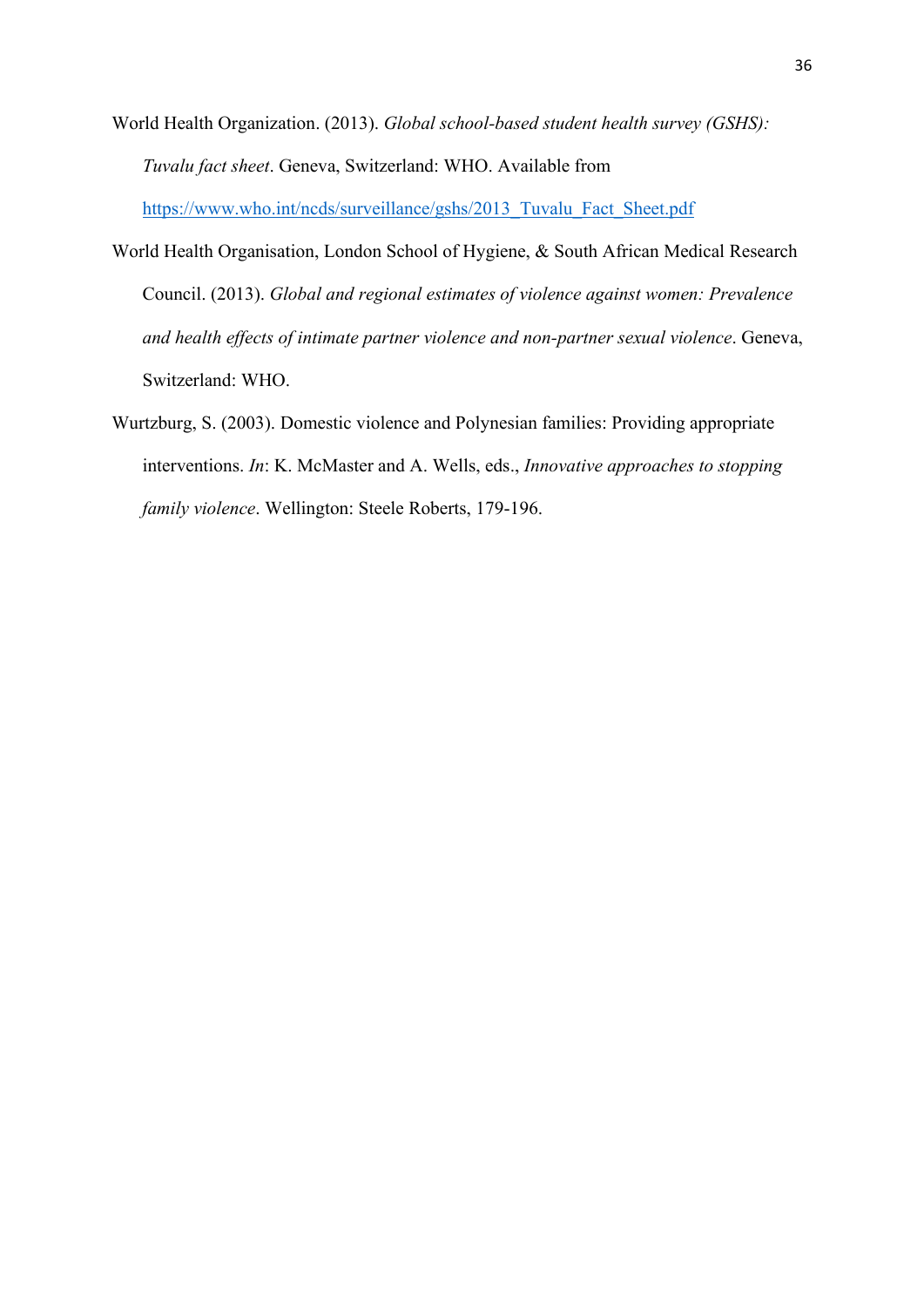| Participant type         | Sex, age, years'<br>residence                                                           | Island/s $(n)$ , rank                                                                                                                             |    | <b>Total</b> |  |
|--------------------------|-----------------------------------------------------------------------------------------|---------------------------------------------------------------------------------------------------------------------------------------------------|----|--------------|--|
| <b>Community Members</b> |                                                                                         |                                                                                                                                                   |    |              |  |
| Religious leaders        | male only                                                                               | Funafuti (9)                                                                                                                                      | 9  |              |  |
|                          |                                                                                         | Nanumea (1), Niutao (1), Nui (1),<br>Nukufetau (1), Nukulaelae (1),<br>Vaitupu (1).                                                               | 6  |              |  |
| Community elders         | male and female,<br>over 50 years                                                       | Funafuti (3), Nanumaga (1),<br>Nanumea (2), Niutao (1), Nui (2),<br>Nukufetau (2), Nukulaelae (1),<br>Vaitupu (1).                                | 13 |              |  |
| Civil servants           | male and female,<br>30-45 years (each<br>with 20+ years'<br>residence on the<br>island) | Funafuti (2), Nanumaga (2),<br>Nanumea (2), Niutao (3),<br>Nukufetau (1), Nui (2),<br>Nukulaelae (1), Vaitupu (2)                                 | 15 |              |  |
| Young people             | male and female,<br>16-29 years (each<br>with 10+ years'<br>residence on the<br>island) | Funafuti (2), Nanumaga (2),<br>Nanumea, Niutao (2), Nui (2),<br>Nukufetau (3), Nukulaelae (4),<br>Vaitupu (4).                                    | 20 | 63           |  |
| <b>Police Officers</b>   | male and female                                                                         | Funafuti (Ranks: 1<br>superintendent, 1 inspector, 1<br>sergeant, 1 senior constable, 4<br>constables)                                            | 8  |              |  |
|                          | male only                                                                               | Outer Islands: Nanumaga,<br>Nanumea, Niutao, Nui,<br>Nukufetau, Nukulaelae, Vaitupu<br>(Ranks: 1 former Commissioner,<br>1 senior constable and 6 | 8  |              |  |
|                          |                                                                                         | constables)                                                                                                                                       |    | 16           |  |
| <b>Total</b>             |                                                                                         |                                                                                                                                                   |    | 79           |  |

*Table 1*. Summary of interview participants' demographic data

*Note*. The Police Commissioner participated in the study as a community elder; however, he was included in the police subsample due to his extensive knowledge of policing practices.